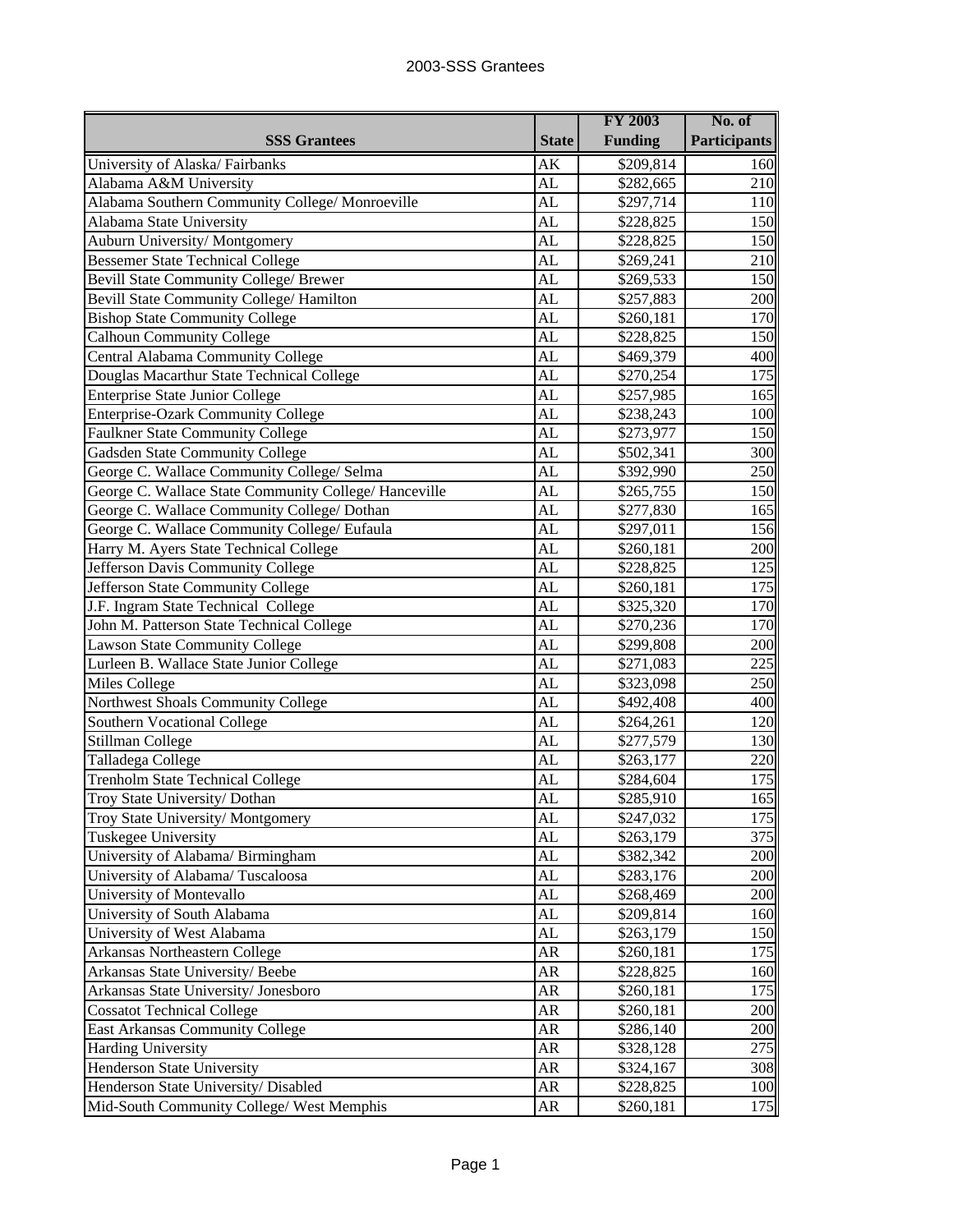| National Park Community College                           | AR        | \$326,104             | 206 |
|-----------------------------------------------------------|-----------|-----------------------|-----|
| North Arkansas College                                    | AR        | \$293,045             | 180 |
| <b>Ouachita Baptist University</b>                        | AR        | \$270,202             | 156 |
| Ouachita Technical College/Malvern                        | AR        | \$237,607             | 200 |
| Ozarka Technical College/ Melbourne                       | AR        | \$257,326             | 200 |
| Philander Smith College                                   | AR        | \$263,179             | 206 |
| Phillips County Community College/ Helena                 | AR        | \$290,847             | 257 |
| Rich Mountain Community College/ Mena                     | <b>AR</b> | \$294,102             | 216 |
| South Arkansas Community College                          | <b>AR</b> | \$263,167             | 165 |
| Southern Arkansas University/ Magnolia                    | AR        | \$322,926             | 257 |
| University of Arkansas/ Community College                 | <b>AR</b> | \$260,182             | 200 |
| University of Arkansas/ Fayetteville                      | AR        | \$324,561             | 308 |
| University of Arkansas/ Little Rock                       | AR        | \$331,948             | 282 |
| University of Arkansas/ Monticello                        | AR        | \$205,119             | 140 |
| University of Arkansas/ Pine Bluff                        | AR        | \$381,841             | 308 |
| University of The Ozarks                                  | AR        | \$253,921             | 180 |
| American Samoa Community College                          | AS        | \$260,181             | 150 |
| Arizona State University/ Phoenix                         | AZ        | \$272,727             | 210 |
| Arizona State University/Tempe                            | AZ        | \$226,726             | 270 |
| Arizona Western College                                   | AZ        | \$306,041             | 240 |
| <b>Cochise College</b>                                    | AZ        | \$228,825             | 160 |
| Dine College                                              | AZ        | \$50,001              | 160 |
| Eastern Arizona College                                   | AZ        | \$235,740             | 175 |
| <b>Gateway Community College</b>                          | AZ        | \$209,814             | 160 |
| Northern Arizona University                               | AZ        | \$273,825             | 240 |
| Phoenix College                                           | AZ        | \$259,273             | 212 |
| University of Arizona/Tucson                              | AZ        | \$227,175             | 320 |
| Yavapai College                                           | AZ        | \$375,409             | 325 |
| Antelope Valley College                                   | CA        | \$228,825             | 160 |
| California Lutheran University                            | <b>CA</b> | \$230,065             | 200 |
| California Polytechnic State University                   | <b>CA</b> | \$267,410             | 250 |
| California State Polytechnic University/ Pomona           | <b>CA</b> | \$344,230             | 250 |
| California State Polytechnic University/ Pomona/ Disabled | CA        | \$260,181             | 160 |
| California State University/ Bakersfield                  | CA        | \$277,462             | 450 |
| California State University/ Chico                        | CA        | \$228,825             | 160 |
| California State University/ Dominguez Hills              | CA        | \$228,825             | 160 |
| California State University/ Fresno                       | CA        | \$270,190             | 200 |
| California State University/Fullerton                     | CA        | \$270,190             | 175 |
| California State University/ Hayward                      | CA        | \$421,303             | 425 |
| California State University/ Long Beach                   | CA        | \$471,459             | 450 |
| California State University/ Los Angeles                  | CA        | \$426,011             | 450 |
| California State University/ Los Angeles/ Disabled        | CA        | \$260,181             | 100 |
| California State University/ Monterey Bay                 | CA        | \$1                   | 150 |
| California State University/ Sacramento/ Disabled         | CA        | $\overline{$}247,127$ | 710 |
| California State University/ San Bernardino               | CA        | \$345,306             | 325 |
| California State University/ San Marcos                   | CA        | \$270,190             | 200 |
| California State University/ Stanislaus                   | CA        | \$340,168             | 300 |
| Cerro Coso Community College                              | CA        | \$228,825             | 160 |
| City College of San Francisco/ Phelan                     | CA        | \$362,241             | 320 |
| College of the Desert                                     | CA        | \$260,181             | 175 |
| College of the Redwoods                                   | CA        | \$282,355             | 200 |
| College of the Siskiyous                                  | CA        | \$245,687             | 180 |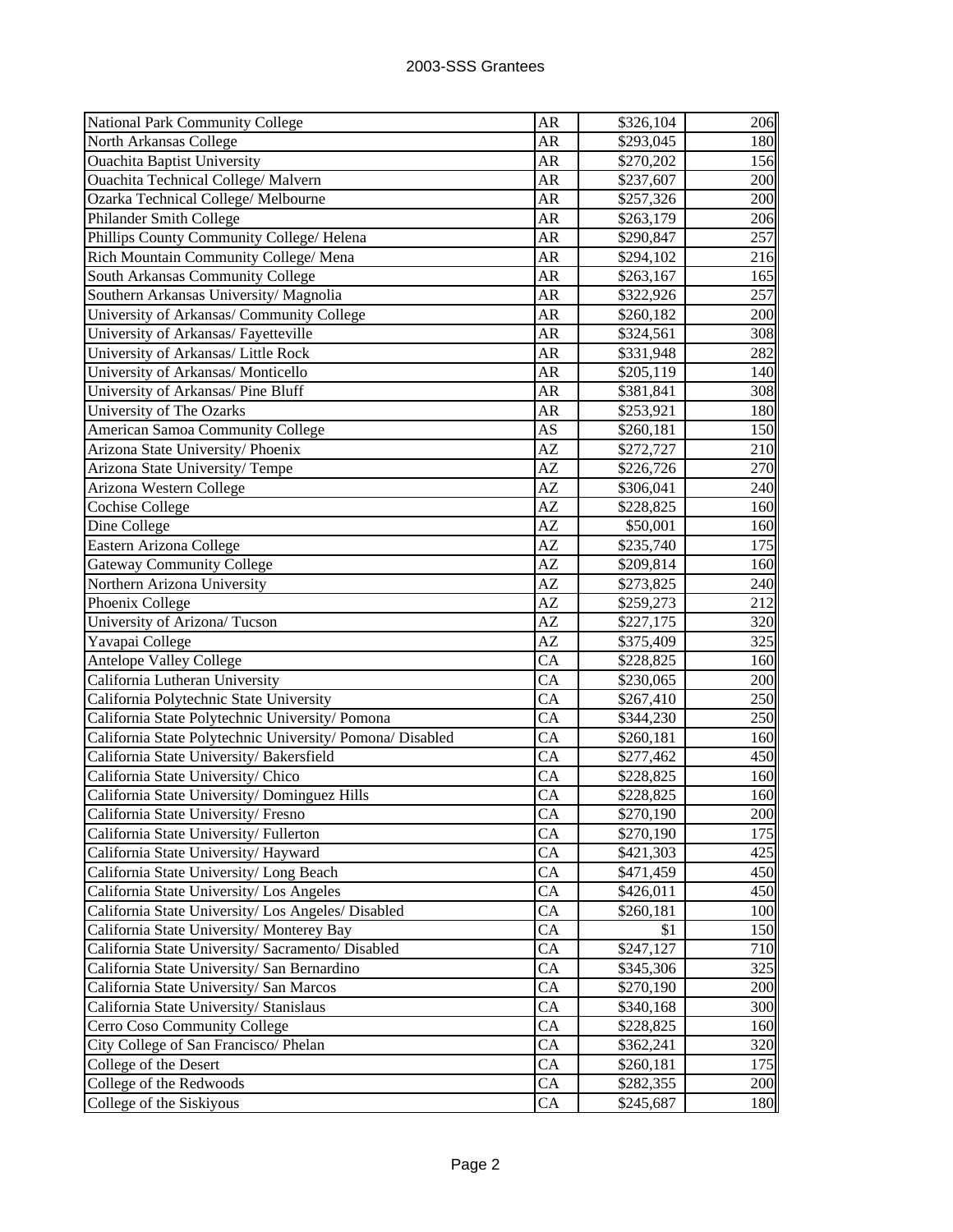| <b>Compton Community College</b>                            | CA                     | \$260,181 | 160 |
|-------------------------------------------------------------|------------------------|-----------|-----|
| Copper Mountain College                                     | CA                     | \$228,825 | 160 |
| <b>Evergreen Valley College</b>                             | CA                     | \$260,181 | 160 |
| <b>Feather River Community College District</b>             | CA                     | \$228,825 | 160 |
| Fresno City College                                         | <b>CA</b>              | \$228,825 | 160 |
| Gavilan College                                             | <b>CA</b>              | \$228,825 | 160 |
| <b>Humboldt State University</b>                            | <b>CA</b>              | \$345,087 | 400 |
| <b>Imperial Valley College</b>                              | <b>CA</b>              | \$390,054 | 350 |
| Long Beach City College                                     | <b>CA</b>              | \$260,181 | 150 |
| Los Angeles City College                                    | CA                     | \$260,181 | 160 |
| Los Angeles Harbor College/ Disabled                        | <b>CA</b>              | \$270,190 | 125 |
| Los Angeles Southwest College                               | <b>CA</b>              | \$406,275 | 250 |
| <b>Mission College</b>                                      | <b>CA</b>              | \$247,340 | 150 |
| Monterey Peninsula College                                  | <b>CA</b>              | \$272,571 | 200 |
| Mount St. Mary's College                                    | <b>CA</b>              | \$269,499 | 826 |
| Napa Valley College                                         | <b>CA</b>              | \$260,181 | 180 |
| Palomar College                                             | <b>CA</b>              | \$275,294 | 225 |
| Pasadena City College                                       | <b>CA</b>              | \$270,190 | 200 |
| Porterville College                                         | CA                     | \$240,677 | 160 |
| <b>Reedley College</b>                                      | CA                     | \$228,825 | 160 |
| Rio Hondo College                                           | <b>CA</b>              | \$228,825 | 160 |
| <b>Riverside Community College</b>                          | <b>CA</b>              | \$209,814 | 160 |
| San Bernardino Valley College                               | <b>CA</b>              | \$270,190 | 200 |
| San Diego City College                                      | <b>CA</b>              | \$264,384 | 200 |
| San Diego Mesa College                                      | <b>CA</b>              | \$263,179 | 530 |
| San Diego Miramar College                                   | CA                     | \$228,825 | 160 |
| San Diego State University                                  | <b>CA</b>              | \$228,825 | 160 |
| San Diego State University/ Disabled                        | CA                     | \$260,181 | 200 |
| San Francisco State University                              | <b>CA</b>              | \$237,607 | 160 |
| San Jose State University                                   | <b>CA</b>              | \$395,791 | 280 |
| Santa Ana College                                           | <b>CA</b>              | \$270,190 | 175 |
| Santa Monica College                                        | CA                     | \$260,181 | 160 |
| <b>Shasta College</b>                                       | <b>CA</b>              | \$260,181 | 175 |
| <b>Skyline College</b>                                      | <b>CA</b>              | \$459,120 | 300 |
| Sonoma State University                                     | <b>CA</b>              | \$398,353 | 350 |
| University of California/ Berkeley                          | <b>CA</b>              | \$462,448 | 350 |
| University of California/ Berkeley/ Disabled                | СA                     | \$270,190 | 250 |
| University of California/ Irvine                            | CA                     | \$360,986 | 500 |
| University of California/ Los Angeles                       | CA                     | \$276,005 | 200 |
| University of California/ San Diego                         | CA                     | \$270,190 | 200 |
| University of The Pacific                                   | CA                     | \$263,167 | 200 |
| Victor Valley College                                       | CA                     | \$260,181 | 160 |
| <b>West Hills Community College</b>                         | CA                     | \$277,504 | 200 |
| <b>West Los Angeles College</b>                             | CA                     | \$228,825 | 160 |
| Yosemite Community College District/ Modesto Junior College | CA                     | \$260,181 | 200 |
| Yuba College                                                | <b>CA</b>              | \$228,825 | 160 |
| <b>Adams State College</b>                                  | $\overline{\text{CO}}$ | \$228,825 | 125 |
| Colorado Mountain Jr College Dist                           | $\overline{\text{CO}}$ | \$259,688 | 150 |
| Colorado State University/Fort Collins                      | $\overline{C}O$        | \$348,731 | 275 |
| Community College of Denver                                 | $\overline{C}O$        | \$263,179 | 200 |
| Fort Lewis College                                          | $\rm CO$               | \$263,179 | 200 |
| <b>Lamar Community College</b>                              | $\rm CO$               | \$234,901 | 160 |
|                                                             |                        |           |     |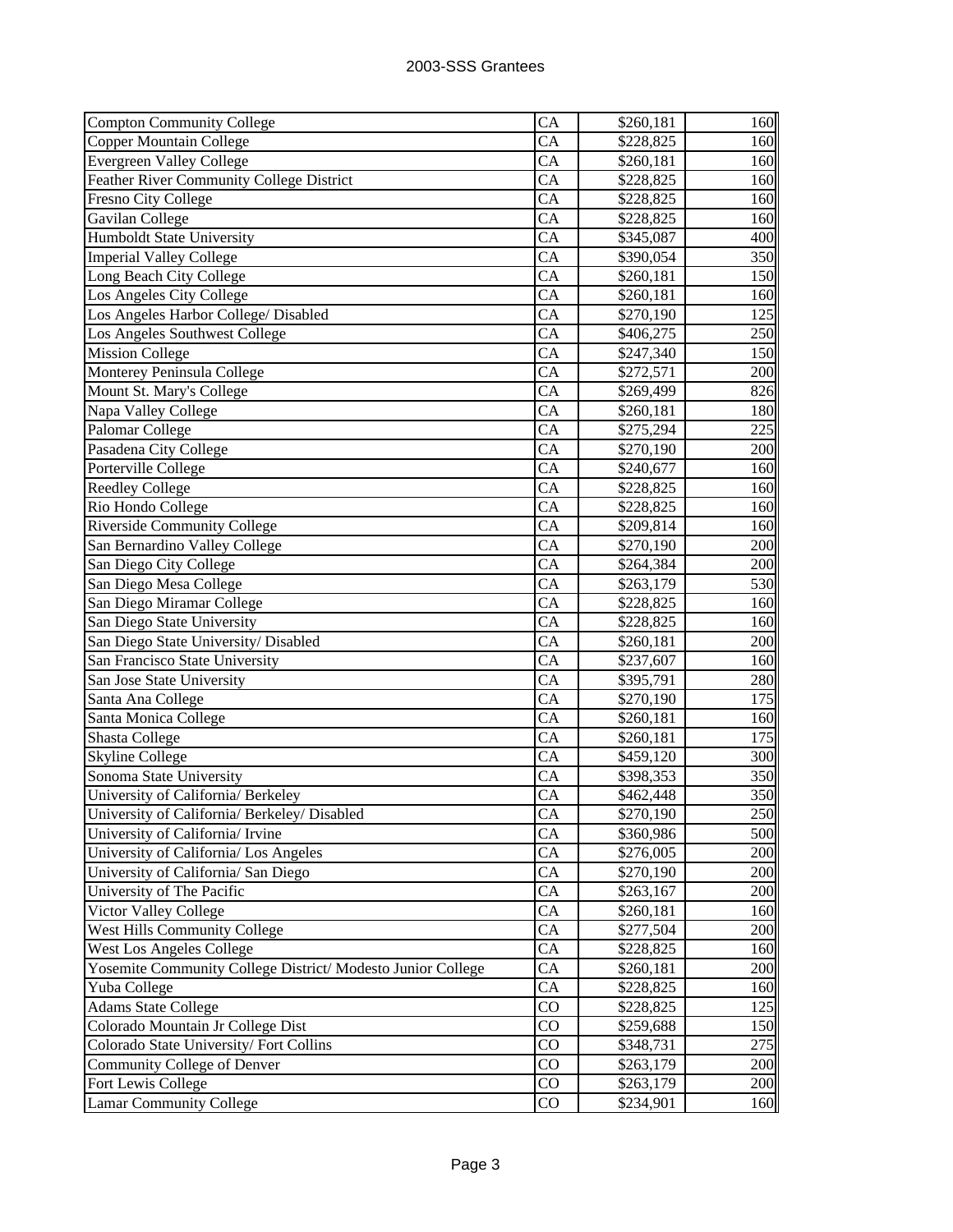| Metropolitan State College of Denver               | CO              | \$263,179             | 200 |
|----------------------------------------------------|-----------------|-----------------------|-----|
| Northeastern Junior College                        | $\rm CO$        | \$221,977             | 200 |
| <b>Pikes Peak Community College</b>                | $\overline{C}O$ | \$209,814             | 160 |
| <b>Pueblo Community College</b>                    | $\overline{C}O$ | \$297,876             | 220 |
| <b>Trinidad State Junior College</b>               | $\rm CO$        | \$354,553             | 250 |
| University of Colorado/ Boulder                    | $\overline{C}O$ | \$286,664             | 186 |
| University of Colorado/ Denver                     | $\overline{C}O$ | \$215,354             | 165 |
| University of Northern Colorado                    | $\overline{C}O$ | \$298,179             | 200 |
| University of Southern Colorado                    | $\overline{C}O$ | \$277,525             | 200 |
| Fairfield University                               | <b>CT</b>       | \$260,181             | 150 |
| Housatonic Community-Technical College             | <b>CT</b>       | \$233,396             | 350 |
| Norwalk Community College                          | <b>CT</b>       | \$313,723             | 240 |
| University of Connecticut                          | <b>CT</b>       | \$270,187             | 225 |
| <b>Howard University</b>                           | DC              | \$339,317             | 225 |
| University of District of Columbia                 | DC              | \$494,864             | 400 |
| Delaware Technical & Community College/ Owens      | DE              | \$270,190             | 265 |
| Delaware Technical & Community College/Terry       | DE              | \$258,020             | 200 |
| University of Delaware                             | DE              | \$269,418             | 175 |
| Bethune-Cookman College                            | FL              | \$289,611             | 200 |
| <b>Brevard Community College</b>                   | $\overline{FL}$ | \$263,179             | 185 |
| <b>Central Florida Community College</b>           | FL              | \$292,003             | 200 |
| Daytona Beach Community College                    | FL              | \$291,050             | 160 |
| <b>Edison Community College</b>                    | FL              | \$263,179             | 200 |
| Florida A&M University                             | FL              | \$287,018             | 250 |
| Florida Gulf Coast University/Fort Myers           | FL              | \$228,825             | 130 |
| Florida International University                   | FL              | \$260,181             | 160 |
| Florida Memorial College                           | FL              | \$277,603             | 160 |
| Florida State University                           | FL              | \$228,825             | 160 |
| Gulf Coast Community College/ Panama City          | FL              | \$265,066             | 150 |
| Hillsborough Community College/ Ybor & Dale        | FL              | $\overline{$293,663}$ | 200 |
| Indian River Community College                     | $\overline{FL}$ | \$260,181             | 160 |
| North Florida Community College                    | FL              | \$248,412             | 200 |
| Palm Beach Community College                       | FL              | \$228,825             | 160 |
| Pensacola Junior College                           | FL              | \$294,410             | 225 |
| <b>Polk Community College</b>                      | $\overline{FL}$ | \$209,814             | 160 |
| Santa Fe Community College                         | FL              | \$260,181             | 200 |
| St. Petersburg College/ Gibbs                      | $\overline{FL}$ | \$260,181             | 160 |
| University of South Florida/Tampa                  | FL              | \$267,786             | 220 |
| University of West Florida                         | FL              | \$270,054             | 250 |
| Valencia Community College/ Central                | FL              | \$260,181             | 160 |
| Valencia Community/ East Campus                    | FL              | \$209,814             | 125 |
| College of Micronesia/ FSM                         | <b>FM</b>       | \$228,825             | 160 |
| Abraham Baldwin Agricultural College               | GA              | \$266,083             | 165 |
| <b>Andrew College</b>                              | GA              | \$258,363             | 150 |
| Atlanta Metropolitan College                       | GA              | \$315,268             | 250 |
| <b>Coastal Georgia Community College</b>           | GA              | \$213,894             | 160 |
| Georgia Perimeter College                          | GA              | \$228,825             | 160 |
| Georgia Southwestern State University              | GA              | \$266,092             | 155 |
| Georgia State University Research Foundation, Inc. | GA              | \$270,194             | 200 |
| Macon State College                                | GA              | \$270,190             | 180 |
| Mercer University                                  | GA              | \$277,736             | 155 |
| Morehouse College                                  | GA              | \$260,181             | 175 |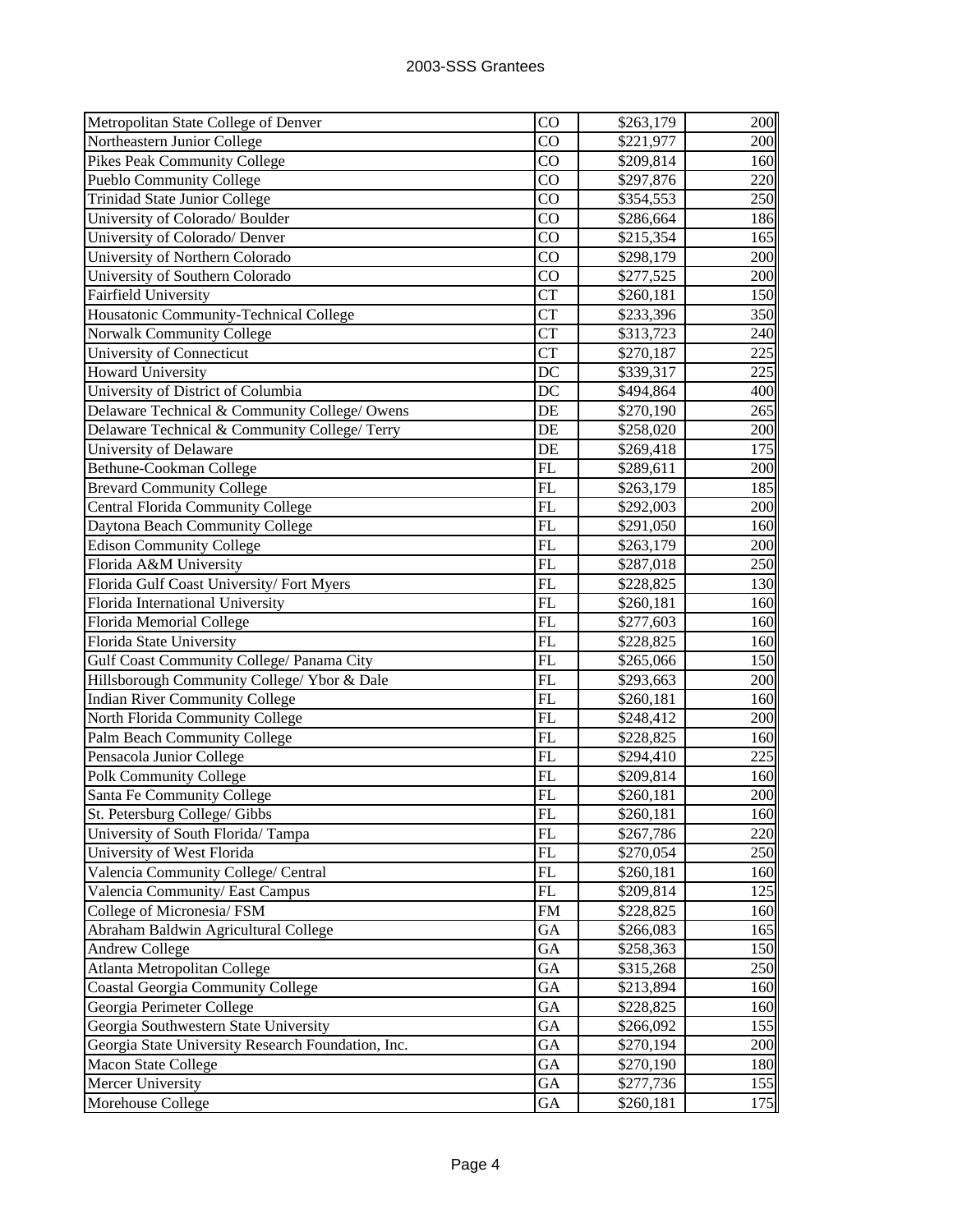| Paine College                                     | GA                              | \$221,782 | 130   |
|---------------------------------------------------|---------------------------------|-----------|-------|
| Savannah State University                         | GA                              | \$270,190 | 175   |
| Savannah Technical Institute                      | GA                              | \$236,298 | 140   |
| South Georgia College                             | GA                              | \$268,590 | 175   |
| Thomas University                                 | GA                              | \$270,187 | 155   |
| <b>Guam Community College</b>                     | GU                              | \$270,190 | 110   |
| University of Guam                                | GU                              | \$260,181 | 90    |
| Chaminade University/Honolulu                     | H1                              | \$315,678 | 240   |
| University of Hawaii/ Hilo                        | H <sub>I</sub>                  | \$264,998 | 206   |
| University of Hawaii/ Kapiolani Community College | H <sub>I</sub>                  | \$297,928 | 206   |
| University of Hawaii/ Manoa                       | $\overline{H}$                  | \$353,546 | 308   |
| University of Hawaii/ Maui Community College      | H1                              | \$227,810 | 160   |
| University of Hawaii/ Windward Community College  | H <sub>I</sub>                  | \$341,883 | 216   |
| <b>Briar Cliff College</b>                        | IA                              | \$258,934 | 200   |
| <b>Central College</b>                            | IA                              | \$263,179 | 200   |
| Coe College                                       | IA                              | \$263,179 | 210   |
| Des Moines Area Community College                 | IA                              | \$304,135 | 200   |
| <b>Eastern Iowa Community College District</b>    | IA                              | \$263,021 | 175   |
| <b>Graceland College</b>                          | IA                              | \$270,190 | 155   |
| Hawkeye Community College                         | IA                              | \$228,825 | 160   |
| Indian Hills Community College                    | IA                              | \$262,821 | 215   |
| <b>Iowa Central Community College</b>             | IA                              | \$228,825 | 160   |
| Iowa Lakes Community College                      | IA                              | \$260,181 | 200   |
| Iowa State University                             | IA                              | \$306,763 | 250   |
| Iowa Western Community College                    | IA                              | \$263,179 | 175   |
| <b>Kirkwood Community College</b>                 | IA                              | \$263,179 | 175   |
| <b>Luther College</b>                             | IA                              | \$263,179 | 150   |
| North Iowa Area Community College                 | IA                              | \$270,190 | 200   |
| Northeast Iowa Community College                  | IA                              | \$209,814 | 160   |
| Northwest Iowa Community College                  | IA                              | \$223,334 | 160   |
| Southeastern Community College                    | IA                              | \$328,708 | 250   |
| <b>Southwestern Community College</b>             | IA                              | \$242,665 | 175   |
| University of Iowa                                | IA                              | \$321,087 | 400   |
| University of Northern Iowa                       | IA                              | \$289,207 | 200   |
| Western Iowa Tech Community College               | IA                              | \$260,181 | 175   |
| <b>Boise State University</b>                     | ID                              | \$309,238 | 170   |
| Idaho State University/Pocatello                  | ID                              | \$272,581 | 250II |
| Lewis-Clark State College/ Lewiston               | ID                              | \$300,980 | 135   |
| North Idaho College                               | ID                              | \$228,825 | 160   |
| University of Idaho/ Moscow                       | ID                              | \$300,616 | 200   |
| <b>Black Hawk College</b>                         | IL                              | \$298,305 | 240   |
| Chicago State University                          | $\mathbf{I}$                    | \$270,549 | 210   |
| City Colleges of Chicago/ Daley College           | IL                              | \$228,825 | 160   |
| Columbia College/ Chicago                         | IL                              | \$260,181 | 150   |
| Danville Area Community College                   | IL                              | \$260,181 | 150   |
| DePaul University                                 | IL                              | \$260,181 | 180   |
| Eastern Illinois University                       | IL                              | \$237,607 | 175   |
| <b>Elgin Community College</b>                    | IL                              | \$389,488 | 500   |
| Governors State University                        | IL                              | \$235,520 | 150   |
| <b>Heartland Community College</b>                | $_{\rm IL}$                     | \$209,814 | 160   |
| <b>Highland Community College</b>                 | $\mathbf{I}$                    | \$267,514 | 300   |
| Illinois Central College/ Peoria & East Peoria    | $\mathop{\mathrm{IL}}\nolimits$ | \$298,584 | 220   |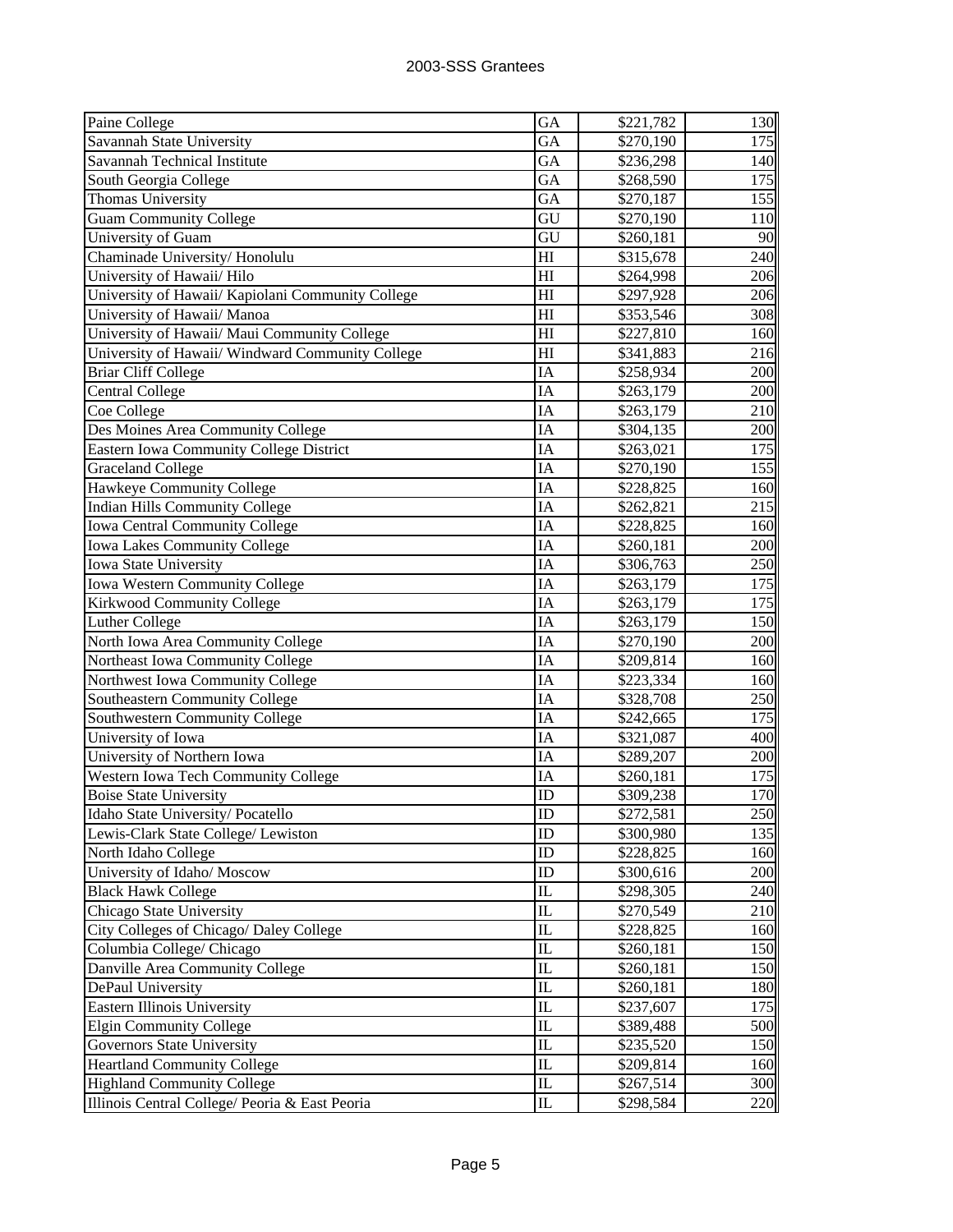| <b>Illinois Eastern Community Colleges</b>                                | IL                     | \$270,190              | 190        |
|---------------------------------------------------------------------------|------------------------|------------------------|------------|
| Illinois State University                                                 | IL                     | \$240,265              | 225        |
| Illinois Valley Community College                                         | $\overline{\text{IL}}$ | \$259,389              | 150        |
| John A. Logan College                                                     | $\overline{\text{IL}}$ | \$253,148              | 200        |
| John Wood Community College                                               | $\overline{\text{IL}}$ | \$291,314              | 150        |
| Joliet Junior College                                                     | $\overline{\text{IL}}$ | \$349,692              | 200        |
| Kankakee Community College                                                | IL                     | \$260,181              | 150        |
| Kaskaskia College                                                         | IL                     | \$237,607              | 150        |
| Knox College                                                              | IL                     | \$279,844              | 150        |
| Lewis & Clark Community College                                           | IL                     | \$264,006              | 225        |
| Moraine Valley Community College                                          | IL                     | \$228,825              | 160        |
| Northern Illinois University                                              | IL                     | \$323,177              | 300        |
| <b>Oakton Community College</b>                                           | IL                     | \$270,625              | 207        |
| Parkland College                                                          | IL                     | \$260,181              | 180        |
| Rend Lake College                                                         | IL                     | \$246,909              | 150        |
| <b>Richland Community College</b>                                         | IL                     | \$260,031              | 150        |
| Robert Morris College/ Chicago                                            | IL                     | \$260,181              | 160        |
| <b>Roosevelt University</b>                                               | IL                     | \$327,910              | 250        |
| Saint Augustine College                                                   | IL                     | \$254,800              | 200        |
| Saint Xavier University                                                   | IL                     | \$270,190              | 203        |
| Sauk Valley Community College                                             | IL                     | \$240,262              | 200        |
| <b>Shawnee Community College</b>                                          | IL                     | \$263,179              | 191        |
| South Suburban College                                                    | IL                     | \$292,174              | 220        |
| Southeastern Illinois College                                             | IL                     | \$264,609              | 165        |
| Southern Illinois University/ Carbondale                                  | IL                     | \$260,181              | 150        |
| Southern Illinois University/Edwardsville                                 | IL                     | \$322,449              | 320        |
| Southwestern Illinois College/ Granite City/ Beville Area College         | IL                     | \$224,242              | 160        |
| University of Illinois/ Chicago                                           | IL                     | \$266,318              | 150        |
| University of Illinois/ Urbana-Champaign                                  | $\overline{\text{IL}}$ | \$263,179              | 225        |
| <b>Waubonsee Community College</b>                                        | $\overline{\text{IL}}$ | \$236,278              | 200        |
| Indiana Institute of Technology                                           | $\overline{\rm IN}$    | \$218,483              | 110        |
| Indiana State University                                                  | IN                     | \$296,196              | 300        |
| Indiana University/Bloomington                                            | IN                     | \$410,942              | 625        |
| Indiana University/East                                                   | IN                     | \$249,042              | 200        |
| Indiana University/Indianapolis                                           | IN                     | \$252,083              | 225        |
| Indiana University/Northwest                                              | IN                     | \$276,427              | 300        |
| Indiana Wesleyan University                                               | $\overline{\text{IN}}$ | \$258,540              | 160        |
| Ivy Tech State College/ East Central                                      |                        |                        | 150        |
|                                                                           | IN                     | \$228,825              |            |
| Oakland City University                                                   | IN                     | \$243,093              | 225        |
| Purdue University/ Calumet                                                | IN                     | \$338,508              | 350        |
| Purdue University/ North Central                                          | IN                     | \$267,941              | 195        |
| Purdue University/ West Lafayette                                         | IN                     | \$340,410              | 330        |
| Vincennes University                                                      | IN                     | \$311,145              | 255        |
| <b>Barton County Community College</b>                                    | KS                     | \$285,353              | 200        |
| <b>Colby Community College</b>                                            | <b>KS</b>              | \$209,340              | 200        |
| <b>Cowley County Community College</b>                                    | KS                     | \$260,181              | 150        |
| <b>Donnelly College</b>                                                   | KS                     | \$245,315              | 300        |
| Emporia State University                                                  | KS                     | \$263,179              | 165        |
| Fort Scott Community College                                              | KS                     | \$229,621              | 200        |
| Garden City Community College                                             | KS                     | \$263,179              | 185        |
| Haskell Indian Nations University<br>Highland Community College/ Doniphan | KS<br>KS               | \$278,825<br>\$263,179 | 150<br>200 |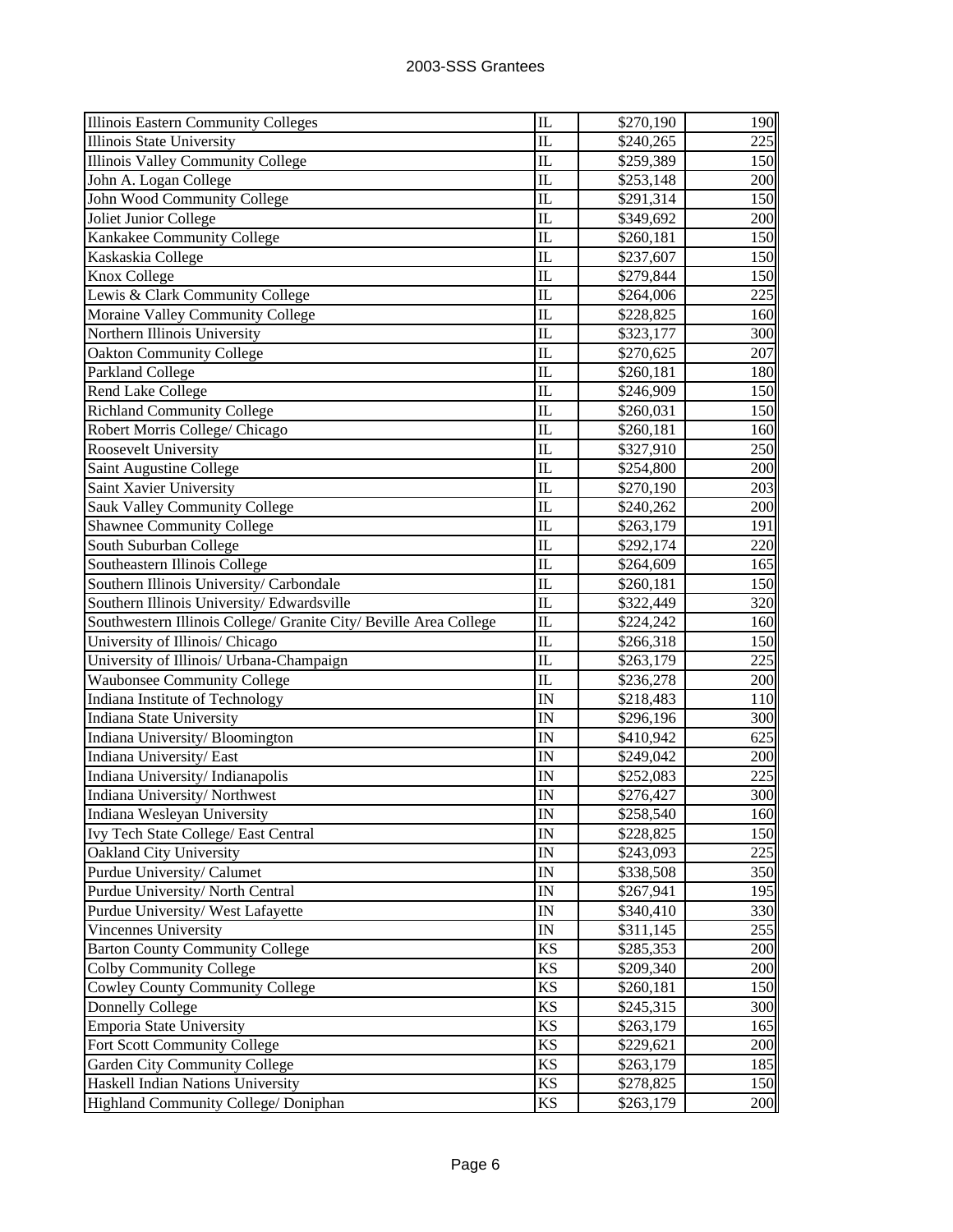| <b>Hutchinson Community College</b>                   | <b>KS</b>       | \$372,283 | 350 |
|-------------------------------------------------------|-----------------|-----------|-----|
| <b>Independence Community College</b>                 | <b>KS</b>       | \$266,831 | 180 |
| Kansas State University/ Manhattan                    | <b>KS</b>       | \$266,711 | 300 |
| Kansas State University/ Salina                       | <b>KS</b>       | \$205,317 | 100 |
| <b>Labette Community College</b>                      | <b>KS</b>       | \$281,795 | 200 |
| <b>Neosho County Community College</b>                | <b>KS</b>       | \$257,863 | 150 |
| University of Kansas/ Lawrence                        | <b>KS</b>       | \$264,044 | 250 |
| Wichita State University                              | <b>KS</b>       | \$384,898 | 250 |
| Wichita State University/ Disabled                    | <b>KS</b>       | \$228,825 | 115 |
| <b>Ashland Community College</b>                      | KY              | \$263,179 | 160 |
| <b>Brescia College</b>                                | KY              | \$252,548 | 150 |
| Eastern Kentucky University                           | KY              | \$311,970 | 206 |
| Elizabethtown Community College                       | KY              | \$241,528 | 150 |
| <b>Hazard Community College</b>                       | KY              | \$299,813 | 225 |
| Jefferson Community College                           | KY              | \$258,232 | 206 |
| Madisonville Community College                        | KY              | \$260,181 | 155 |
| Morehead State University                             | KY              | \$305,285 | 221 |
| Murray State University                               | $\overline{K}Y$ | \$244,743 | 186 |
| Northern Kentucky University                          | KY              | \$314,679 | 232 |
| Pikeville College                                     | KY              | \$228,825 | 160 |
| <b>Somerset Community College</b>                     | KY              | \$270,190 | 206 |
| <b>Union College</b>                                  | KY              | \$270,190 | 175 |
| University of Kentucky/Hopkinsville Community College | KY              | \$262,748 | 206 |
| University of Kentucky/ Lexington                     | KY              | \$262,166 | 160 |
| University of Kentucky/ Southeast Community College   | KY              | \$262,424 | 124 |
| West Kentucky Community & Technical College           | KY              | \$231,446 | 206 |
| Western Kentucky University                           | KY              | \$270,190 | 225 |
| Delgado Community College                             | LA              | \$228,825 | 125 |
| Dillard University                                    | LA              | \$365,831 | 300 |
| <b>Grambling State University</b>                     | LA              | \$325,567 | 250 |
| Louisiana State University/ Baton Rouge               | LA              | \$296,584 | 270 |
| Louisiana State University/Eunice                     | LA              | \$414,738 | 400 |
| Nicholls State University                             | LA              | \$432,152 | 450 |
| Northwestern State University                         | LA              | \$373,553 | 350 |
| Southeastern Louisiana University                     | LA              | \$306,472 | 250 |
| Southern University A&M College/ Baton Rouge          | LA              | \$399,602 | 350 |
| Southern University/New Orleans                       | LA              | \$492,721 | 300 |
| Southern University/ Shreveport                       | LA              | \$338,299 | 250 |
| University of Louisiana/ Lafayette                    | LA              | \$572,590 | 430 |
| University of New Orleans                             | LA              | \$246,480 | 200 |
| <b>Berkshire Community College</b>                    | MA              | \$228,825 | 150 |
| <b>Boston College</b>                                 | MA              | \$262,935 | 200 |
| <b>Brandeis University</b>                            | MA              | \$270,191 | 135 |
| <b>Bristol Community College</b>                      | MA              | \$436,772 | 400 |
| <b>Bunker Hill Community College</b>                  | MA              | \$262,934 | 175 |
| Cape Cod Community College                            | MA              | \$254,289 | 150 |
| Fitchburg State College                               | MA              | \$227,406 | 160 |
| Holyoke Community College                             | MA              | \$315,928 | 215 |
| Massachusetts College of Liberal Arts                 | MA              | \$260,181 | 200 |
| Massasoit Community College/ Brockton/ Canton         | MA              | \$260,181 | 150 |
| Middlesex Community College/ Lowell                   | MA              | \$228,819 | 100 |
| Middlesex Community College/ Lowell                   | MA              | \$287,744 | 200 |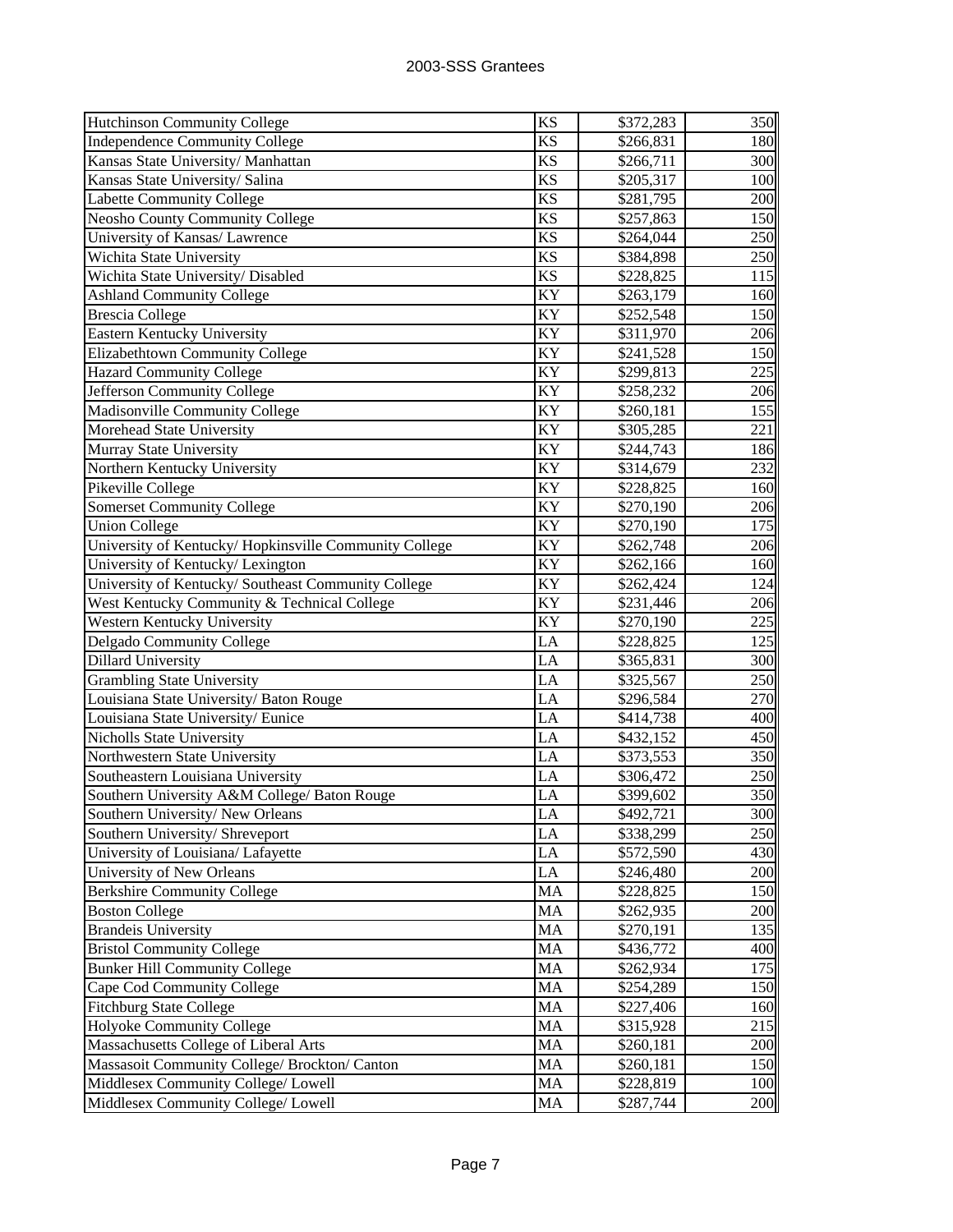| Mount Ida College                                      | <b>MA</b> | \$228,825 | 125 |
|--------------------------------------------------------|-----------|-----------|-----|
| Mount Wachusett Community College                      | MA        | \$349,808 | 200 |
| North Shore Community College                          | MA        | \$441,528 | 350 |
| Northern Essex Community College                       | MA        | \$338,232 | 250 |
| Salem State College                                    | MA        | \$417,312 | 310 |
| Springfield Technical Community College                | <b>MA</b> | \$250,177 | 240 |
| University of Massachusetts/ Boston                    | <b>MA</b> | \$395,917 | 450 |
| University of Massachusetts/ Dartmouth                 | MA        | \$361,370 | 270 |
| <b>Westfield State College</b>                         | <b>MA</b> | \$244,858 | 150 |
| Baltimore City Community College                       | <b>MD</b> | \$310,032 | 200 |
| <b>Bowie State University</b>                          | <b>MD</b> | \$276,796 | 200 |
| Chesapeake College                                     | MD        | \$296,540 | 210 |
|                                                        | <b>MD</b> |           | 160 |
| Coppin State College                                   |           | \$262,877 |     |
| Frostburg State University                             | <b>MD</b> | \$307,704 | 275 |
| <b>Howard Community College</b>                        | <b>MD</b> | \$316,247 | 225 |
| Montgomery College/ Rockville Campus                   | MD        | \$209,814 | 125 |
| Prince George's Community College                      | <b>MD</b> | \$328,731 | 275 |
| Sojourner-Douglas College                              | <b>MD</b> | \$245,295 | 130 |
| The Community College of Baltimore County/ Catonsville | <b>MD</b> | \$270,469 | 200 |
| The Community College of Baltimore County/ Essex       | <b>MD</b> | \$263,076 | 170 |
| University of Maryland/Baltimore County                | <b>MD</b> | \$343,782 | 270 |
| University of Maryland/ College Park                   | <b>MD</b> | \$365,701 | 350 |
| University of Maryland/ Eastern Shore                  | <b>MD</b> | \$277,736 | 232 |
| Central Maine Technical College                        | <b>ME</b> | \$260,181 | 150 |
| Kennebec Valley Technical College                      | <b>ME</b> | \$263,179 | 175 |
| Northern Maine Technical College                       | <b>ME</b> | \$228,825 | 160 |
| University of Maine/ Augusta (Uma)                     | <b>ME</b> | \$447,958 | 360 |
| University of Maine/ Farmington                        | <b>ME</b> | \$263,179 | 180 |
| University of Maine/ Fort Kent                         | <b>ME</b> | \$266,345 | 140 |
| University of Maine/ Orono                             | <b>ME</b> | \$518,701 | 425 |
| University of Maine/ Presque Isle                      | <b>ME</b> | \$278,522 | 180 |
| <b>Washington County Community College</b>             | <b>ME</b> | \$228,825 | 160 |
| <b>Adrian College</b>                                  | MI        | \$263,179 | 125 |
| <b>Alpena Community College</b>                        | MI        | \$248,258 | 175 |
| <b>Aquinas College</b>                                 | MI        | \$220,565 | 125 |
| Bay De Noc Community College                           | MI        | \$270,210 | 150 |
| <b>Bay Mills Community College</b>                     | MI        | \$278,825 | 160 |
| Finlandia University                                   | MI        | \$264,883 | 210 |
| Gogebic Community College                              | MI        | \$228,825 | 125 |
| <b>Grand Rapids Community College</b>                  | MI        | \$358,199 | 250 |
| <b>Grand Valley State University</b>                   | MI        | \$288,983 | 215 |
| Kellogg Community College                              | MI        | \$326,094 | 250 |
| Lake Michigan College                                  | MI        | \$260,181 | 175 |
| Lansing Community College                              | MI        | \$260,181 | 150 |
| Madonna University                                     | MI        | \$237,607 | 200 |
| Marygrove College                                      | MI        | \$260,181 | 155 |
| Michigan State University                              | MI        | \$609,605 | 600 |
| <b>Mott Community College</b>                          | MI        | \$343,704 | 200 |
| Northern Michigan University                           | MI        | \$277,503 | 210 |
| Siena Heights University                               | MI        | \$262,684 | 135 |
| Southwestern Michigan College                          | MI        | \$269,855 | 250 |
| <b>Wayne County Commmnity College</b>                  | MI        | \$528,152 | 350 |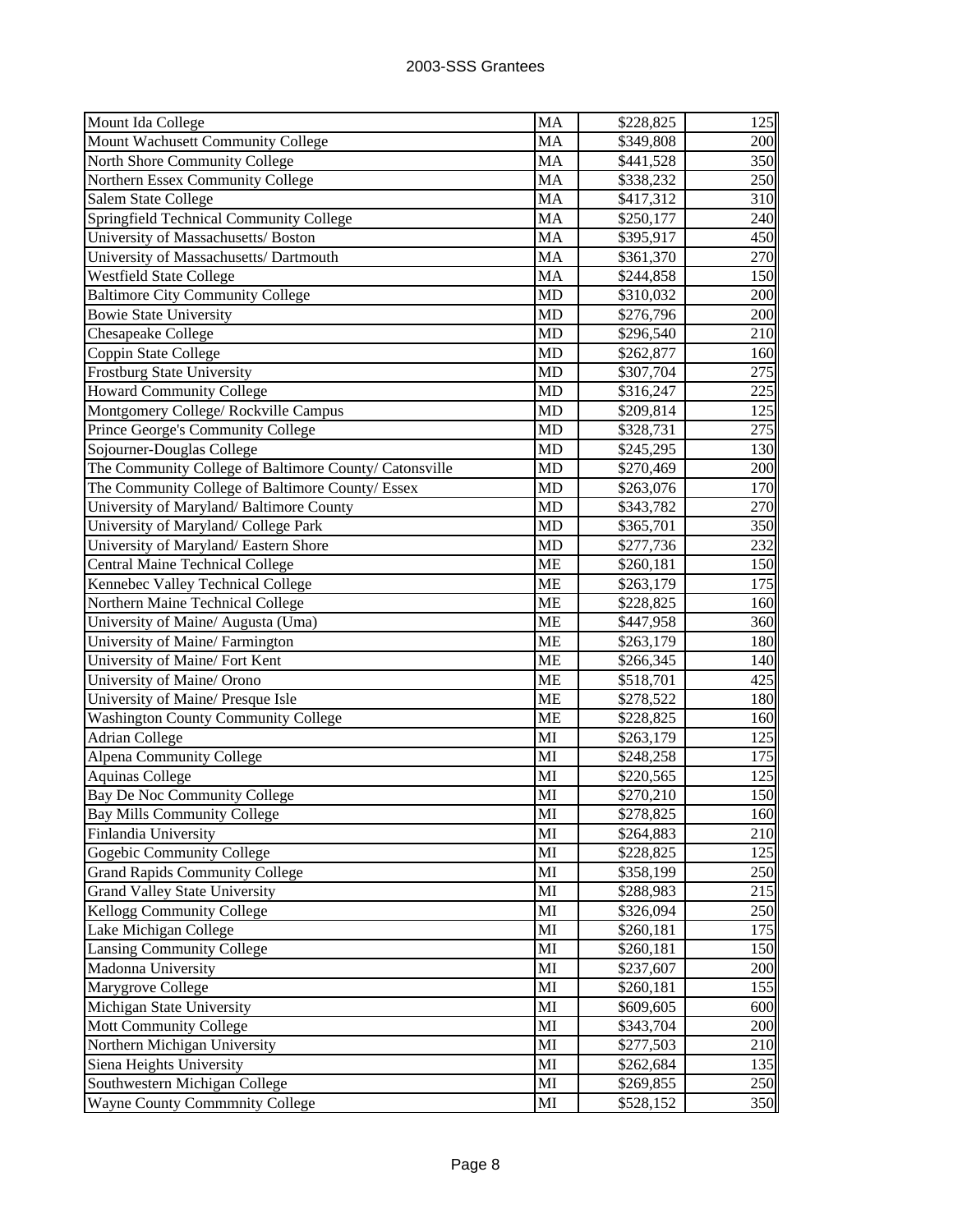| Wayne State University                                         | MI             | \$454,898   | 300   |
|----------------------------------------------------------------|----------------|-------------|-------|
| Western Michigan University                                    | MI             | \$263,179   | 225   |
| Anoka-Ramsey Community College                                 | <b>MN</b>      | \$270,190   | 175   |
| <b>Arrowhead Community Colleges</b>                            | MN             | \$1,282,138 | 1022  |
| <b>Augsburg College</b>                                        | MN             | \$228,825   | 160   |
| Bemidji State University                                       | <b>MN</b>      | \$398,226   | 350   |
| <b>Carleton College</b>                                        | <b>MN</b>      | \$225,738   | 75    |
| Central Lakes Community and Technical College                  | <b>MN</b>      | \$228,825   | 150   |
| Century Community & Technical College/ West & East             | <b>MN</b>      | \$299,111   | 200   |
| College of Saint Scholastica                                   | <b>MN</b>      | \$263,179   | 175   |
| Dakota County Technical College                                | <b>MN</b>      | \$228,825   | 150   |
| Fond Du Lac Tribal And Community College                       | <b>MN</b>      | \$313,179   | 175   |
| Lake Superior College                                          | MN             | \$270,190   | 210   |
| Leech Lake Tribal College                                      | <b>MN</b>      | \$278,825   | 100   |
| Metropolitan State University                                  | <b>MN</b>      | \$228,825   | 160   |
| Minneapolis Community & Technical College                      | <b>MN</b>      | \$314,312   | 225   |
| Minnesota State University/ Mankato                            | MN             | \$297,627   | 175   |
| Normandale Community College                                   | <b>MN</b>      | \$268,402   | 225   |
| North Hennepin Community College                               | MN             | \$330,287   | 230   |
| <b>Rochester Community Technical College</b>                   | <b>MN</b>      | \$350,643   | 250   |
| Southwest State University                                     | MN             | \$263,797   | 210   |
| St. Cloud Technical College                                    | <b>MN</b>      | \$237,607   | 160   |
| St. Olaf College                                               | <b>MN</b>      | \$228,825   | 100   |
| University of Minnesota/ Crookston                             | <b>MN</b>      | \$266,770   | 160   |
| University of Minnesota/ Minneapolis                           | <b>MN</b>      | \$307,253   | 210   |
| Winona State University                                        | <b>MN</b>      | \$270,121   | 225   |
| Central Missouri State University                              | <b>MO</b>      | \$281,447   | 200   |
| Columbia College                                               | <b>MO</b>      | \$209,814   | 160   |
| <b>Crowder College</b>                                         | <b>MO</b>      | \$263,179   | 175   |
| Harris-Stowe State College                                     | <b>MO</b>      | \$263,179   | 200   |
| Junior College District of Jefferson County/ Jefferson College | <b>MO</b>      | \$237,607   | 150   |
| <b>Lincoln University</b>                                      | <b>MO</b>      | \$306,914   | 225   |
| Metropolitan Community College/ Penn Valley                    | M <sub>O</sub> | \$336,937   | 250   |
| Mineral Area College                                           | MO             | \$260,181   | 200   |
| Missouri Southern State College                                | MO             | \$228,825   | 160   |
| North Central Missouri College                                 | MO             | \$228,825   | 160   |
| Northwest Missouri State University                            | МO             | \$270,190   | 180II |
| Saint Louis University                                         | <b>MO</b>      | \$263,177   | 175   |
| Southeast Missouri State University                            | MO             | \$293,497   | 225   |
| Southwest Missouri State University/ Main Campus               | MO             | \$260,181   | 180   |
| St. Louis Community College/ Florissant Valley                 | MO             | \$209,814   | 160   |
| <b>State Fair Community College</b>                            | MO             | \$228,155   | 160   |
| Three Rivers Community College                                 | M <sub>O</sub> | \$270,840   | 230   |
| University of Missouri/ Columbia                               | MO             | \$561,470   | 650   |
| University of Missouri/ St. Louis                              | <b>MO</b>      | \$227,407   | 125   |
| <b>Washington University</b>                                   | MO             | \$315,634   | 200   |
| Northern Marianas College                                      | <b>MP</b>      | \$228,825   | 160   |
| <b>Alcorn State University</b>                                 | MS             | \$304,600   | 200   |
| Copiah-Lincoln Community College                               | MS             | \$263,179   | 125   |
| Hinds Community College/ Utica                                 | MS             | \$263,179   | 175   |
| Holmes Community College/ Goodman                              | MS             | \$261,870   | 200   |
| Mississippi State University/ Starkville                       | MS             | \$227,407   | 160   |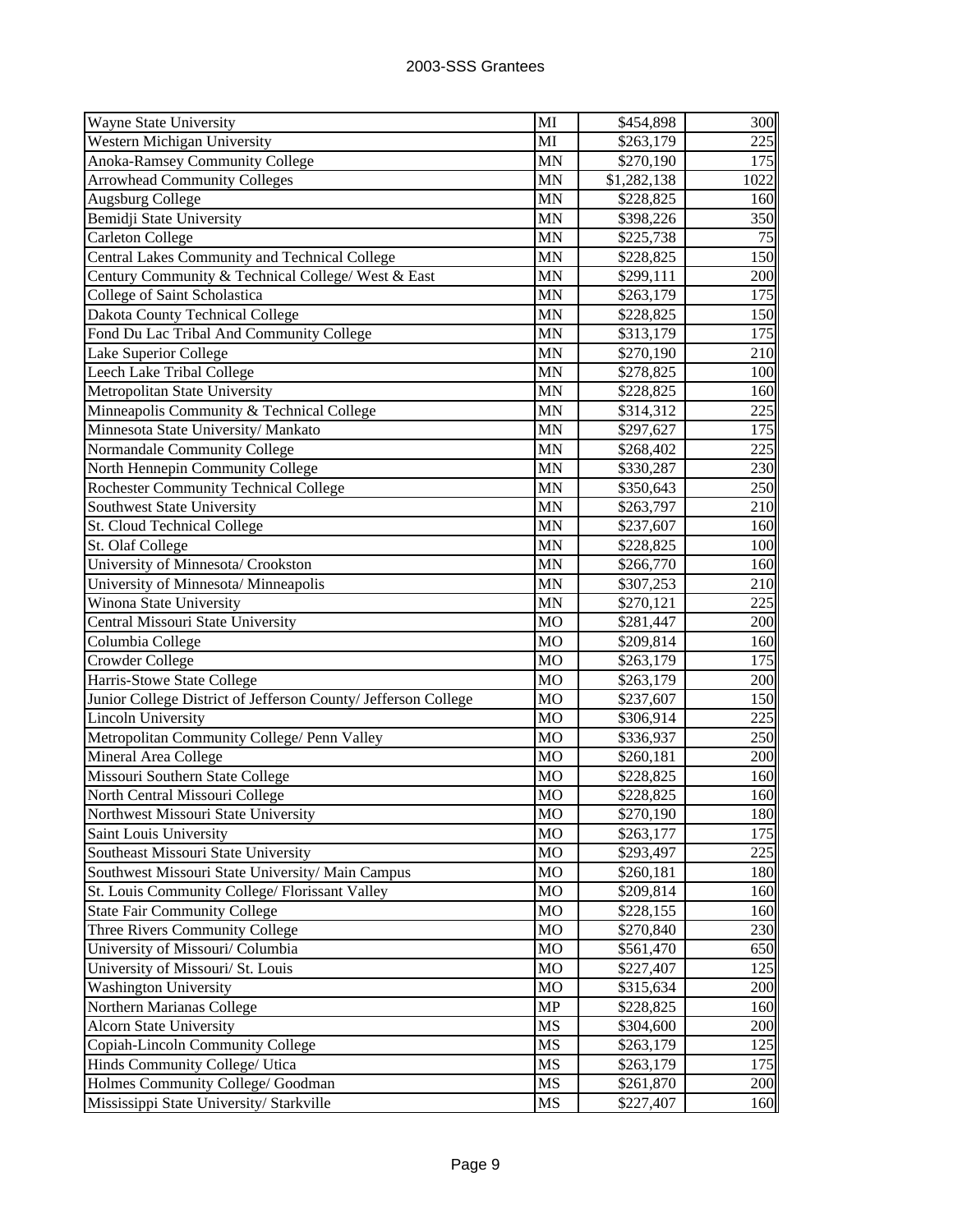| Mississippi Valley State University             | MS              | \$237,607 | 182 |
|-------------------------------------------------|-----------------|-----------|-----|
| Northeast Mississippi Community College         | MS              | \$210,120 | 150 |
| Northwest Mississippi Community College         | MS              | \$259,761 | 156 |
| Pearl River Community College                   | MS              | \$289,576 | 158 |
| <b>Rust College</b>                             | MS              | \$259,665 | 200 |
| Tougaloo College                                | MS              | \$288,629 | 150 |
| University of Southern Mississippi/ Hattiesburg | MS              | \$237,607 | 195 |
| William Carey College                           | MS              | \$209,814 | 135 |
| <b>Blackfeet Community College</b>              | MT              | \$328,821 | 165 |
| Dawson Community College                        | MT              | \$252,259 | 120 |
| Flathead Valley Community College               | MT              | \$298,746 | 300 |
| Fort Belknap College                            | MT              | \$310,181 | 100 |
| Fort Peck Community College                     | MT              | \$313,179 | 155 |
| Little Big Horn College                         | MT              | \$183,065 | 160 |
| Montana State University/ Billings              | MT              | \$281,631 | 250 |
| Montana State University/ Bozeman               | MT              | \$362,916 | 298 |
| Montana State University/Northern               | MT              | \$245,951 | 240 |
| Rocky Mountain College                          | MT              | \$268,920 | 250 |
| Salish Kootenai College                         | MT              | \$319,843 | 230 |
| <b>Stone Child College</b>                      | MT              | \$312,615 | 125 |
| <b>University of Great Falls</b>                | MT              | \$266,755 | 210 |
| University of Montana/ Missoula                 | MT              | \$376,816 | 375 |
| University of Montana/ Western                  | MT              | \$228,825 | 160 |
| Appalachian State University                    | N <sub>C</sub>  | \$263,031 | 150 |
| Barber-Scotia College                           | N <sub>C</sub>  | \$228,825 | 160 |
| <b>Beaufort County Community College</b>        | N <sub>C</sub>  | \$313,339 | 175 |
| Caldwell Community College/ Watauga             | N <sub>C</sub>  | \$268,356 | 150 |
| <b>Carteret Community College</b>               | N <sub>C</sub>  | \$228,825 | 160 |
| <b>Central Piedmont Community College</b>       | N <sub>C</sub>  | \$244,785 | 175 |
| College of the Albemarle                        | N <sub>C</sub>  | \$282,497 | 230 |
| Davidson County Community College               | N <sub>C</sub>  | \$228,825 | 160 |
| Elizabeth City State University                 | N <sub>C</sub>  | \$287,121 | 150 |
| Fayetteville State University                   | N <sub>C</sub>  | \$311,149 | 175 |
| Halifax Community College                       | N <sub>C</sub>  | \$304,463 | 212 |
| <b>James Sprunt Community College</b>           | N <sub>C</sub>  | \$310,967 | 210 |
| Johnson C. Smith University                     | NC              | \$260,181 | 125 |
| Johnston Community College                      | <b>NC</b>       | \$209,814 | 160 |
| Livingstone College                             | N <sub>C</sub>  | \$270,190 | 175 |
| Mars Hill College                               | NC              | \$260,181 | 150 |
| <b>Mayland Community College</b>                | NC              | \$272,641 | 135 |
| <b>Nash Community College</b>                   | NC              | \$240,358 | 150 |
| North Carolina A&T State University             | NC              | \$260,181 | 175 |
| Piedmont Community College/ Person&Caswell      | NC              | \$316,793 | 200 |
| Randolph Community College                      | N <sub>C</sub>  | \$234,061 | 160 |
| Roanoke-Chowan Community College/ Ahoskie       | N <sub>C</sub>  | \$275,650 | 175 |
| Saint Augustine's College                       | NC              | \$287,279 | 150 |
| <b>Sampson Community College</b>                | N <sub>C</sub>  | \$240,265 | 150 |
| Sandhills Community College                     | N <sub>C</sub>  | \$228,825 | 160 |
| Southwestern Community College                  | N <sub>C</sub>  | \$256,206 | 150 |
| University of North Carolina/ Charlotte         | $N\overline{C}$ | \$239,977 | 150 |
| University of North Carolina/ Greensboro        | NC              | \$278,546 | 200 |
| University of North Carolina/ Pembroke          | <b>NC</b>       | \$265,032 | 200 |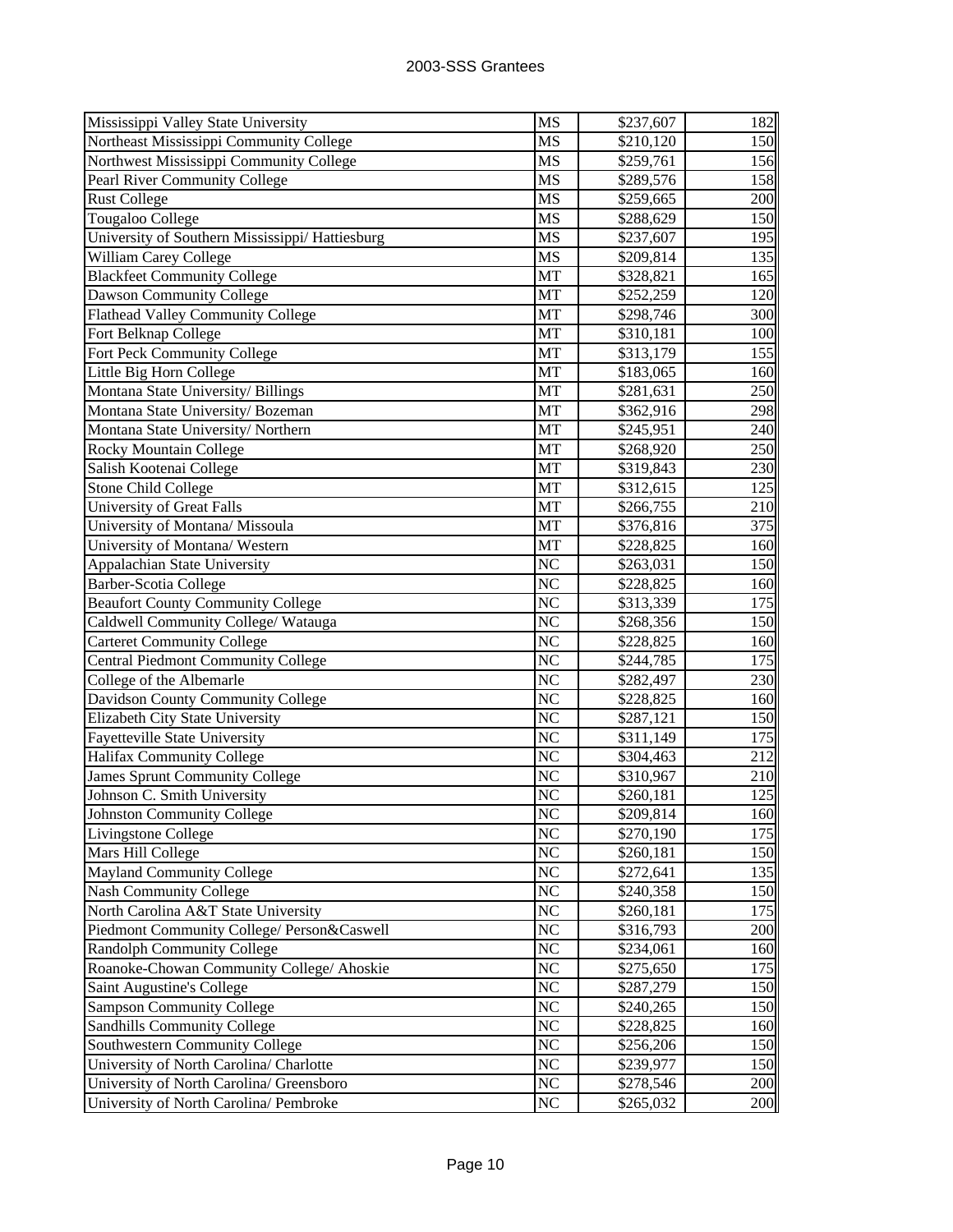| Vance-Granville Community College                          | NC                     | \$250,846 | 250 |
|------------------------------------------------------------|------------------------|-----------|-----|
| <b>Western Carolina University</b>                         | NC                     | \$271,254 | 225 |
| <b>Wilkes Community College</b>                            | NC                     | \$291,499 | 175 |
| Wilson Technical Community College                         | NC                     | \$290,843 | 175 |
| <b>Winston-Salem State University</b>                      | NC                     | \$1       | 160 |
| Cankdeska Cikana Community College                         | ND                     | \$310,181 | 100 |
| Dickinson State University                                 | ND                     | \$260,181 | 200 |
| Lake Region State College                                  | ND                     | \$228,819 | 100 |
| North Dakota State University/Fargo                        | ND                     | \$390,895 | 350 |
| <b>Sitting Bull College</b>                                | ND                     | \$311,583 | 115 |
| Turtle Mountain Community College                          | ND                     | \$320,157 | 200 |
| <b>United Tribes Technical College</b>                     | ND                     | \$310,181 | 120 |
| University of Mary                                         | ND                     | \$260,181 | 160 |
| University of North Dakota/ Grand Forks                    | ND                     | \$310,710 | 300 |
| <b>Central Community College</b>                           | NE                     | \$228,825 | 160 |
| <b>Chadron State College</b>                               | NE                     | \$228,825 | 160 |
| Creighton University                                       | NE                     | \$263,598 | 150 |
| Doane College/ Crete                                       | NE                     | \$254,318 | 200 |
| Metropolitan Community College                             | NE                     | \$320,470 | 600 |
| Nebraska Indian Community College                          | NE                     | \$319,581 | 150 |
| Peru State College                                         | NE                     | \$263,179 | 230 |
| <b>Southeast Community College</b>                         | NE                     | \$228,825 | 150 |
| University of Nebraska/ Kearney                            | NE                     | \$264,163 | 175 |
| University of Nebraska/Lincoln                             | NE                     | \$458,516 | 350 |
| University of Nebraska/ Omaha                              | NE                     | \$289,536 | 150 |
| Wayne State College                                        | NE                     | \$284,732 | 200 |
| Western Nebraska Community College                         | NE                     | \$310,991 | 200 |
| Keene State University                                     | NH                     | \$283,347 | 165 |
| New Hampshire Community Technical College/ Manchester      | NH                     | \$228,825 | 160 |
| <b>Plymouth State College</b>                              | NH                     | \$277,647 | 210 |
| University of New Hampshire                                | NH                     | \$295,017 | 180 |
| <b>Atlantic Community College</b>                          | NJ                     | \$270,190 | 200 |
| <b>Bloomfield College and Seminary</b>                     | NJ                     | \$228,825 | 160 |
| Camden County College                                      | NJ                     | \$270,191 | 175 |
| College of New Jersey                                      | NJ                     | \$227,407 | 200 |
| <b>Cumberland County College</b>                           | NJ                     | \$262,233 | 275 |
| <b>Essex County College</b>                                | $\overline{\text{NJ}}$ | \$378,200 | 350 |
| Georgian Court College                                     | NJ                     | \$263,179 | 150 |
| <b>Hudson County Community College</b>                     | NJ                     | \$377,189 | 300 |
| Mercer County Community College                            | NJ                     | \$260,181 | 224 |
| Middlesex County College                                   | NJ                     | \$277,614 | 160 |
| New Jersey City University                                 | NJ                     | \$260,181 | 150 |
| New Jersey Institute of Technology                         | NJ                     | \$270,187 | 200 |
| Ramapo College of New Jersey                               | NJ                     | \$244,817 | 140 |
| Richard Stockton College/New Jersey                        | NJ                     | \$228,825 | 160 |
| <b>Rider University</b>                                    | NJ                     | \$270,190 | 150 |
| Rutgers, The State University of New Jersey/ New Brunswick | NJ                     | \$474,881 | 400 |
| Seton Hall University                                      | NJ                     | \$263,303 | 325 |
| Albuquerque Technical Vocational Institute                 | NM                     | \$228,825 | 160 |
| Clovis Community College                                   | NM                     | \$228,825 | 150 |
| College of Sante Fe                                        | NM                     | \$317,985 | 180 |
| Eastern New Mexico University/ Portales                    | NM                     | \$326,332 | 300 |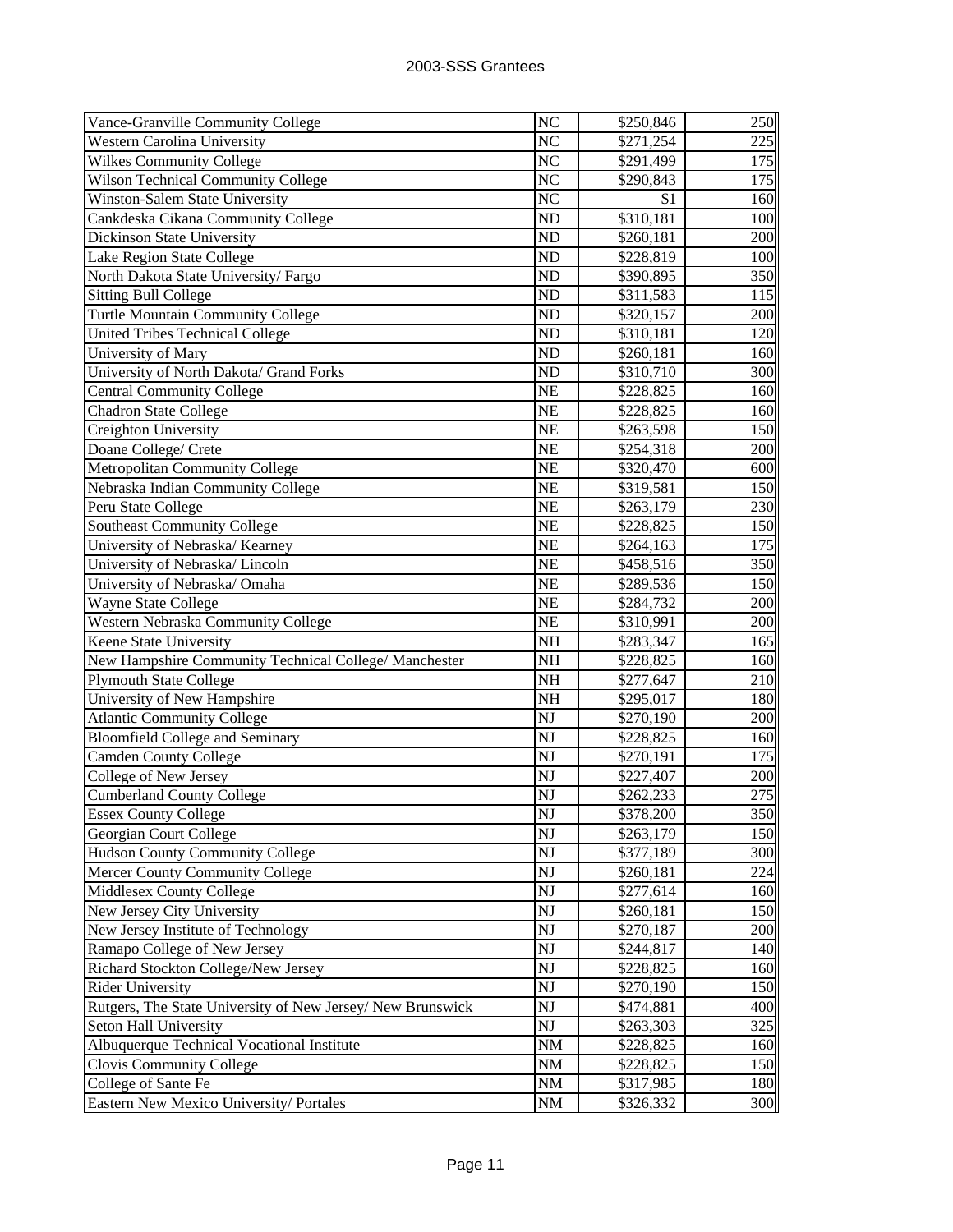| Eastern New Mexico University/Roswell       | <b>NM</b>       | \$228,819 | 125 |
|---------------------------------------------|-----------------|-----------|-----|
| New Mexico Highlands University             | NM              | \$514,509 | 350 |
| New Mexico Junior College                   | $\rm{NM}$       | \$248,142 | 150 |
| New Mexico State University/ Las Cruces     | $\rm{NM}$       | \$369,184 | 350 |
| Northern New Mexico Community College       | $\rm{NM}$       | \$260,181 | 180 |
| San Juan College                            | NM              | \$209,814 | 150 |
| Sourthwestern Indian Polytechnic Institute  | <b>NM</b>       | \$278,825 | 160 |
| University of New Mexico/ Albuquerque       | <b>NM</b>       | \$228,825 | 150 |
| University of New Mexico/ Gallup Campus     | NM              | \$228,819 | 150 |
| University of New Mexico/ Valencia Campus   | NM              | \$228,819 | 160 |
| Community College of Southern Nevada        | <b>NV</b>       | \$228,825 | 160 |
| University of Nevada/ Las Vegas             | <b>NV</b>       | \$306,552 | 265 |
| University of Nevada/Reno                   | <b>NV</b>       | \$318,366 | 175 |
| <b>Broome Community College</b>             | NY              | \$237,599 | 250 |
| Cazenovia College                           | NY              | \$272,181 | 160 |
| Clarkson University                         | NY              | \$246,478 | 160 |
| <b>College of Aeronautics</b>               | NY              | \$228,825 | 220 |
| College of Mount Saint Vincent              | NY              | \$260,181 | 100 |
| <b>Corning Community College</b>            | NY              | \$247,081 | 205 |
| CUNY/ Bronx Community College               | NY              | \$549,361 | 563 |
| CUNY/ City College                          | NY              | \$486,061 | 461 |
| CUNY/Hunter College                         | NY              | \$413,203 | 325 |
| CUNY/ John Jay College of Criminal Justice  | NY              | \$285,794 | 275 |
| CUNY/Kingsborough Community College         | NY              | \$223,274 | 250 |
| CUNY/Medgar Evers College                   | NY              | \$260,181 | 185 |
| CUNY/ Queens College                        | NY              | \$240,562 | 186 |
| <b>CUNY/York College</b>                    | NY              | \$348,115 | 300 |
| CUNY/York College/Disabled                  | NY              | \$260,181 | 80  |
| Dowling College                             | NY              | \$225,176 | 100 |
| Fordham University                          | NY              | \$230,065 | 200 |
| Genesee Community College                   | NY              | \$270,190 | 250 |
| Iona College                                | NY              | \$274,996 | 200 |
| Jefferson Community College                 | NY              | \$228,825 | 160 |
| Long Island University/ Brooklyn Campus     | <b>NY</b>       | \$448,351 | 330 |
| Marist College/ Poughkeepsie                | NY              | \$224,035 | 115 |
| Medaille College                            | <b>NY</b>       | \$259,868 | 220 |
| Mercy College                               | $\overline{NY}$ | \$263,179 | 250 |
| <b>Molloy College</b>                       | NY              | \$228,825 | 160 |
| Monroe Community College                    | <b>NY</b>       | \$238,715 | 250 |
| <b>Nassau Cmty College</b>                  | NY              | \$348,979 | 395 |
| Orange County Community College             | NY              | \$238,673 | 232 |
| Polytechnic University                      | <b>NY</b>       | \$333,915 | 250 |
| Queensborough Community College             | <b>NY</b>       | \$290,292 | 105 |
| Rochester Institute of Technology           | NY              | \$248,598 | 250 |
| <b>Rockland Community College</b>           | NY              | \$209,814 | 160 |
| <b>Schenectady County Community College</b> | NY              | \$260,181 | 175 |
| <b>Suffolk County Community College</b>     | NY              | \$260,181 | 250 |
| SUNY/ Albany                                | NY              | \$228,825 | 160 |
| SUNY/Binghamton University                  | NY              | \$341,479 | 400 |
| SUNY/Brockport                              | NY              | \$293,018 | 250 |
| SUNY/Buffalo State College                  | NY              | \$263,179 | 185 |
| SUNY/ Buffalo University                    | <b>NY</b>       | \$244,252 | 275 |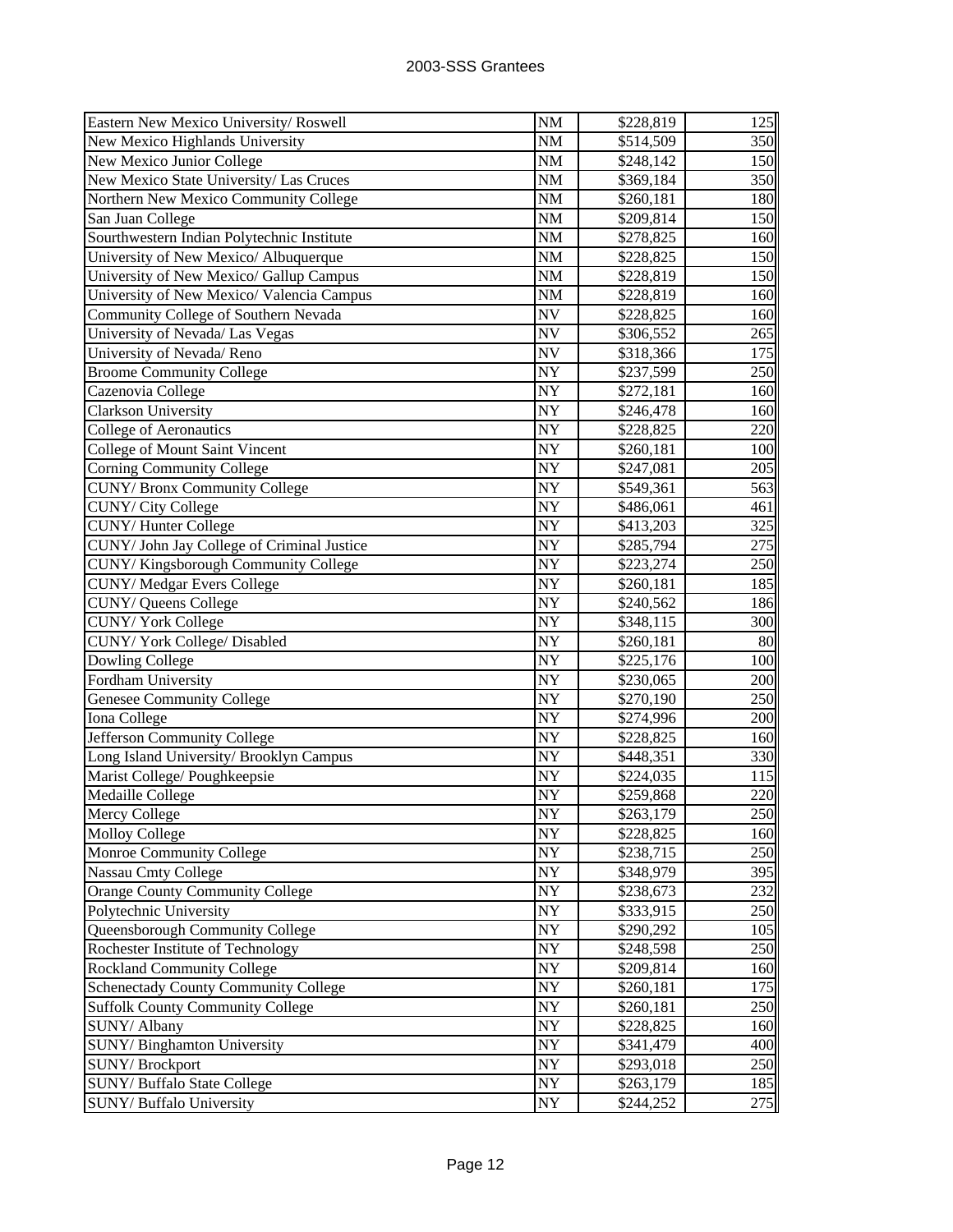| SUNY/College of Technology/Canton                     | <b>NY</b>           | \$240,265 | 216 |
|-------------------------------------------------------|---------------------|-----------|-----|
| <b>SUNY/ New Paltz</b>                                | NY                  | \$381,634 | 500 |
| SUNY/Plattsburgh State University                     | NY                  | \$478,390 | 375 |
| SUNY/Potsdam College                                  | NY                  | \$253,311 | 200 |
| <b>Syracuse University</b>                            | NY                  | \$319,810 | 350 |
| <b>Ulster County Community College</b>                | NY                  | \$269,495 | 210 |
| <b>Westchester Community College</b>                  | NY                  | \$228,825 | 160 |
| <b>Bowling Green State University</b>                 | OH                  | \$524,539 | 350 |
| <b>Central State University</b>                       | <b>OH</b>           | \$344,322 | 250 |
| Cincinnati State Technical & Community College        | <b>OH</b>           | \$260,181 | 200 |
| <b>Clark State Community College</b>                  | <b>OH</b>           | \$228,825 | 135 |
| <b>Cleveland State University</b>                     | OH                  | \$480,623 | 500 |
| <b>Columbus State Community College</b>               | OH                  | \$228,825 | 160 |
| Cuyahoga Community College/ Metro                     | <b>OH</b>           | \$270,190 | 196 |
| Cuyahoga Community College/ Metro East West/ Disabled | OH                  | \$278,449 | 226 |
| David N. Myers University                             | <b>OH</b>           | \$262,434 | 275 |
| Hocking College/ Main & Perry                         | <b>OH</b>           | \$260,181 | 150 |
| Kent State University                                 | <b>OH</b>           | \$409,630 | 300 |
| Lourdes College                                       | <b>OH</b>           | \$250,891 | 145 |
| Oberlin College                                       | <b>OH</b>           | \$297,016 | 175 |
| Ohio State University/ ATI/ Wooster                   | <b>OH</b>           | \$278,036 | 210 |
| Ohio University/ Athens                               | <b>OH</b>           | \$291,293 | 275 |
| Shawnee State University                              | <b>OH</b>           | \$270,190 | 170 |
| <b>Sinclair Community College</b>                     | OH                  | \$260,181 | 150 |
| University of Cincinnati                              | OH                  | \$228,825 | 160 |
| University of Toledo                                  | <b>OH</b>           | \$199,614 | 160 |
| <b>Washington State Community College</b>             | <b>OH</b>           | \$270,192 | 175 |
| Xavier University                                     | OH                  | \$209,814 | 160 |
| <b>Bacone College</b>                                 | OK                  | \$260,181 | 140 |
| Cameron University                                    | OK                  | \$357,673 | 221 |
| Carl Albert State College/ Poteau And Sallisaw        | OK                  | \$391,210 | 282 |
| <b>Connors State College</b>                          | OK                  | \$228,825 | 160 |
| <b>East Central University</b>                        | OK                  | \$393,438 | 250 |
| Eastern Oklahoma State                                | OK                  | \$260,181 | 150 |
| <b>Langston University</b>                            | OK                  | \$476,436 | 250 |
| <b>Murray State College</b>                           | OK                  | \$328,157 | 275 |
| Northeastern Oklahoma A&M College                     | $\overline{\rm OK}$ | \$228,825 | 150 |
| Northeastern State University                         | OK                  | \$266,811 | 175 |
| Oklahoma State University                             | OK                  | \$268,947 | 180 |
| <b>Redlands Community College</b>                     | OK                  | \$246,134 | 200 |
| <b>Rogers State University</b>                        | OK                  | \$341,916 | 300 |
| Seminole State College                                | OK                  | \$228,825 | 160 |
| Southeastern Oklahoma State University                | OK                  | \$318,979 | 300 |
| Southern Nazarene University                          | OK                  | \$209,814 | 160 |
| St. Gregory's University                              | OK                  | \$228,825 | 160 |
| University of Central Oklahoma                        | OK                  | \$209,814 | 160 |
| University of Oklahoma/ Norman                        | OK                  | \$400,636 | 300 |
| Western Oklahoma State College                        | OK                  | \$228,825 | 160 |
| <b>Blue Mountain Community College</b>                | <b>OR</b>           | \$214,053 | 150 |
| Chemeketa Community College/ Disabled                 | <b>OR</b>           | \$208,327 | 100 |
| Chemeketa Community College/ Salem                    | <b>OR</b>           | \$252,407 | 220 |
| <b>Clatsop Community College</b>                      | <b>OR</b>           | \$270,227 | 150 |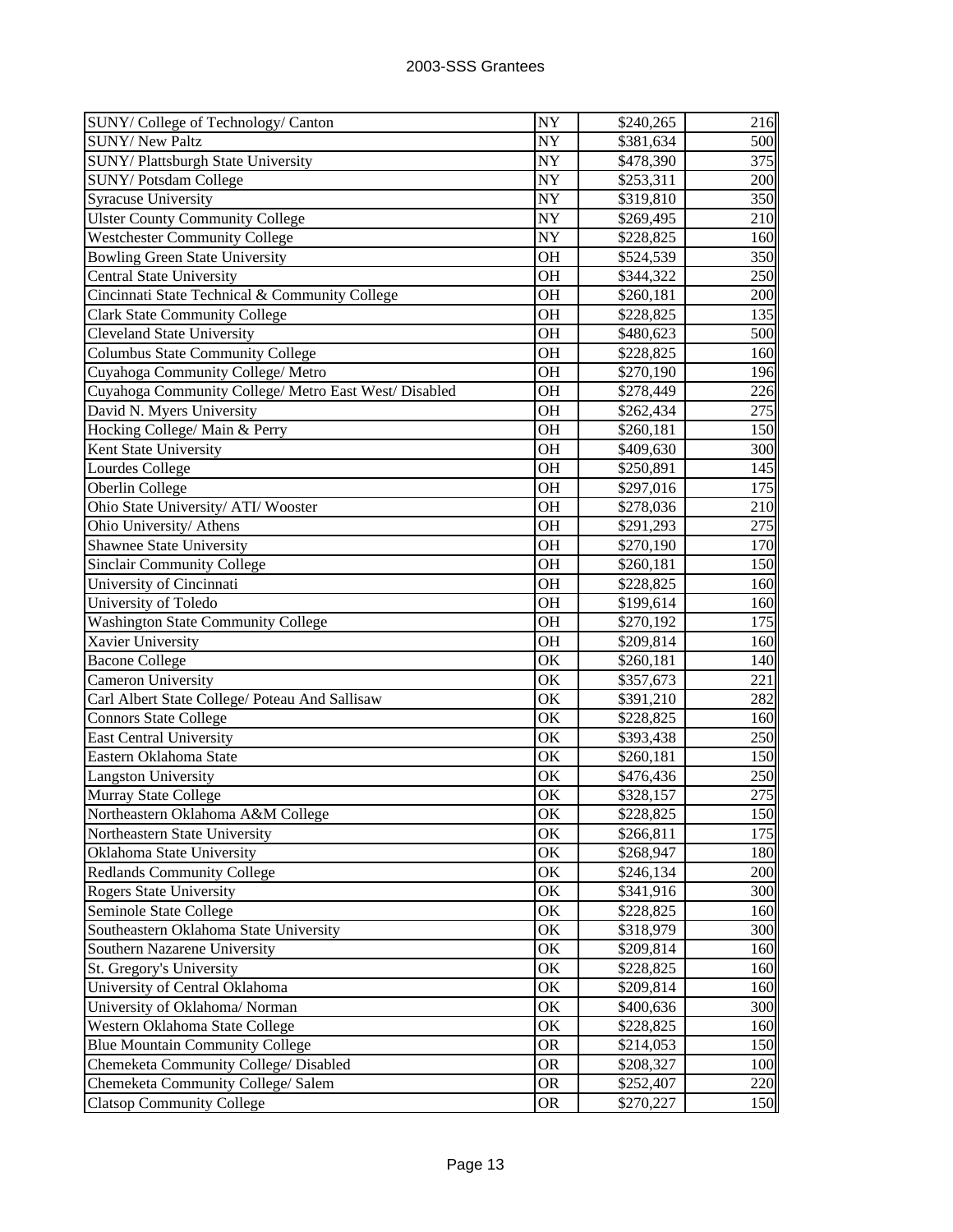| Lane Community College                                   | <b>OR</b>       | \$237,607 | 200 |
|----------------------------------------------------------|-----------------|-----------|-----|
| Mt. Hood Community College                               | <b>OR</b>       | \$228,825 | 120 |
| Oregon Institute of Technology                           | <b>OR</b>       | \$228,825 | 120 |
| Oregon State University                                  | <b>OR</b>       | \$228,825 | 150 |
| Portland Community College/ Sylvania                     | <b>OR</b>       | \$228,825 | 125 |
| <b>Portland State University</b>                         | <b>OR</b>       | \$331,380 | 265 |
| Rogue Community College                                  | OR              | \$228,825 | 125 |
| Southern Oregon State College                            | <b>OR</b>       | \$252,794 | 180 |
| Southwestern Oregon Community College                    | <b>OR</b>       | \$270,224 | 155 |
| <b>Umpqua Community College</b>                          | <b>OR</b>       | \$249,067 | 165 |
| University of Oregon                                     | <b>OR</b>       | \$484,707 | 340 |
| Western Oregon University                                | <b>OR</b>       | \$305,408 | 240 |
| Bloomsburg University of Pennsylvania                    | PA              | \$248,144 | 150 |
| California University of Pennsylvania                    | PA              | \$263,179 | 150 |
| Clarion University of Pennsylvania                       | PA              | \$304,705 | 200 |
| Commonwealth Technical Institute/Hiram G. Andrews Center | PA              | \$209,814 | 160 |
| Community College of Philadelphia                        | PA              | \$237,607 | 225 |
| <b>Drexel University</b>                                 | PA              | \$277,732 | 225 |
| East Stroudsburg University/ Pennsylvania                | PA              | \$197,607 | 150 |
| <b>Harcum College</b>                                    | PA              | \$278,615 | 170 |
| Kutztown University                                      | PA              | \$270,195 | 175 |
| Lehigh Carbon Community College                          | PA              | \$228,825 | 160 |
| Lock Haven University of Pennsylvania                    | PA              | \$263,179 | 180 |
| Peirce College                                           | PA              | \$246,916 | 165 |
| Pennsylvania College of Technology                       | PA              | \$224,242 | 160 |
| Pennsylvania Institute of Technology                     | PA              | \$291,259 | 180 |
| Pennsylvania State University/ Mckeesport                | PA              | \$269,693 | 155 |
| Pennsylvania State University/ University Park           | PA              | \$270,190 | 180 |
| Pennsylvania State University/Wilkes-Barre               | PA              | \$260,181 | 150 |
| Reading Area Community College                           | PA              | \$306,914 | 250 |
| Seton Hill University                                    | PA              | \$257,533 | 175 |
| Slippery Rock University/Pennsylvania                    | PA              | \$230,065 | 185 |
| <b>Temple University</b>                                 | PA              | \$270,387 | 175 |
| University of Pennsylvania                               | PA              | \$256,803 | 185 |
| University of Pittsburgh                                 | PA              | \$365,390 | 350 |
| West Chester University                                  | PA              | \$237,607 | 150 |
| <b>Westmoreland County Community College</b>             | $\overline{PA}$ | \$249,740 | 225 |
| American University of Puerto Rico                       | PR              | \$298,098 | 308 |
| <b>Bayamon Central University</b>                        | PR              | \$327,187 | 480 |
| Caribbean University/Bayamon                             | PR              | \$356,824 | 263 |
| Carlos Alvizu University                                 | PR              | \$228,825 | 150 |
| Collegio Universitario Del Este                          | PR              | \$344,618 | 384 |
| Humacao Community College                                | <b>PR</b>       | \$263,179 | 232 |
| Inter American University of Puerto Rico/ Aguadilla      | PR              | \$453,599 | 410 |
| Inter American University of Puerto Rico/ Arecibo Campus | PR              | \$228,825 | 160 |
| Inter American University of Puerto Rico/ Bayamon        | PR              | \$263,179 | 225 |
| Inter American University of Puerto Rico/ San German     | PR              | \$270,190 | 232 |
| Polytechnic University of Puerto Rico                    | PR              | \$275,573 | 230 |
| Pontifical Catholic University of Puerto Rico            | PR              | \$474,149 | 400 |
| Technical College of San Juan                            | PR              | \$300,332 | 313 |
| Universidad Del Turabo                                   | PR              | \$268,503 | 257 |
| Universidad Metropolitana                                | PR              | \$270,188 | 180 |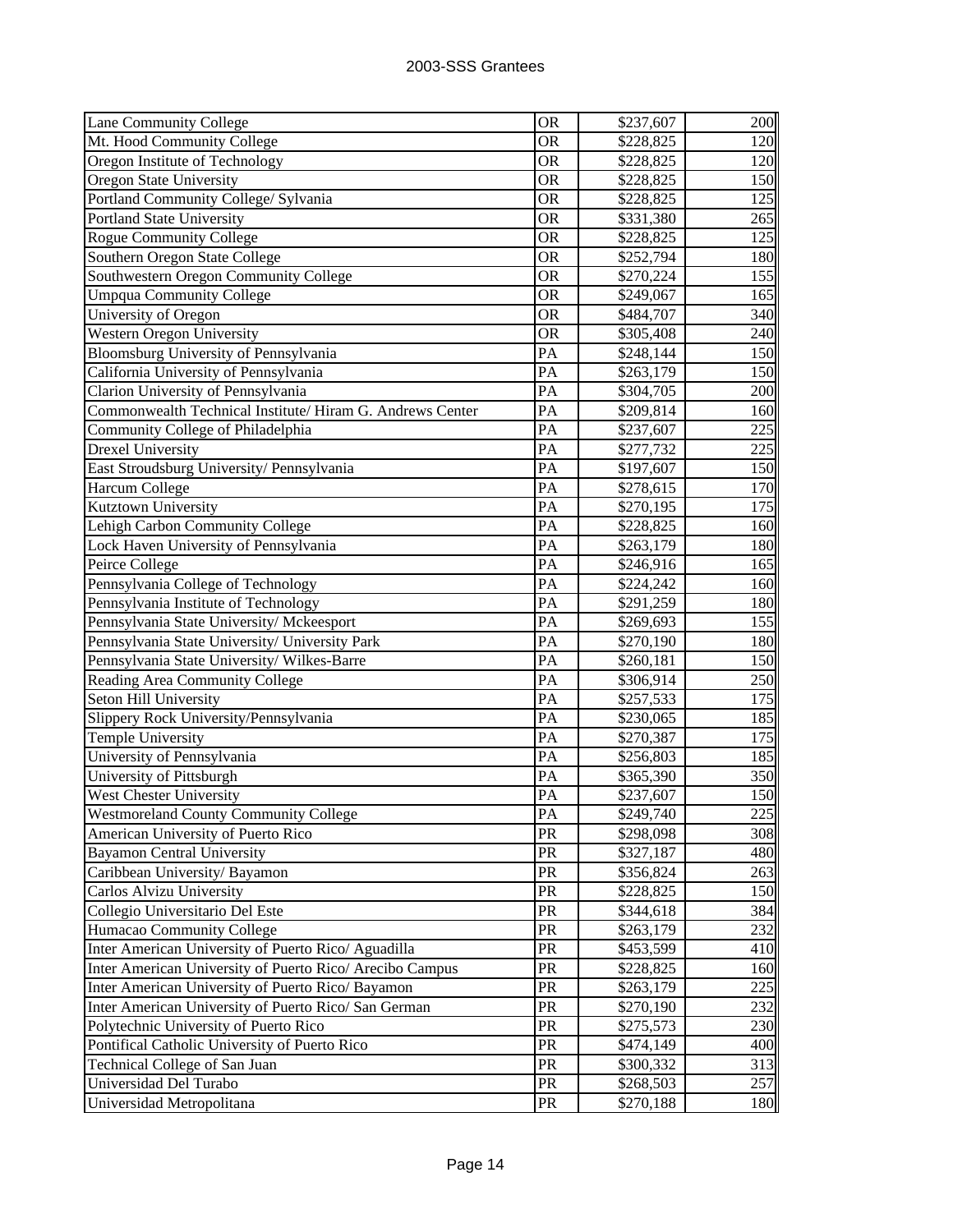| University of Puerto Rico/ Arecibo         | PR              | \$284,308             | 206 |
|--------------------------------------------|-----------------|-----------------------|-----|
| University of Puerto Rico/ Bayamon         | PR              | \$270,190             | 232 |
| University of Puerto Rico/ Carolina        | PR              | \$419,819             | 314 |
| University of Puerto Rico/ Cayey           | PR              | \$483,405             | 384 |
| University of Puerto Rico/ Humacao         | PR              | \$356,322             | 349 |
| University of Puerto Rico/ Rio Piedras     | PR              | \$358,312             | 400 |
| University of The Sacred Heart             | PR              | \$529,658             | 600 |
| <b>Palau Community College</b>             | PW              | \$237,607             | 175 |
| Community College of Rhode Island          | RI              | \$309,378             | 300 |
| Rhode Island College                       | RI              | \$339,411             | 300 |
| Claflin College                            | <b>SC</b>       | \$260,181             | 135 |
| Florence-Darlington Technical College      | SC              | \$209,814             | 160 |
| <b>Greenville Technical College</b>        | SC              | \$361,520             | 350 |
| Horry-Georgetown Technical College         | SC              | \$260,181             | 150 |
| Midlands Technical College/ Airport        | <b>SC</b>       | \$260,181             | 175 |
| Morris College                             | <b>SC</b>       | \$260,748             | 175 |
| Northeastern Technical College             | $\overline{SC}$ | \$257,975             | 160 |
| Orangeburg-Calhoun Technical College       | $\overline{SC}$ | \$270,188             | 150 |
| <b>Piedmont Technical College</b>          | SC              | \$263,179             | 150 |
| South Carolina State University            | SC              | \$228,825             | 160 |
| <b>Spartanburg Methodist College</b>       | SC              | \$263,179             | 150 |
| <b>Spartanburg Technical College</b>       | <b>SC</b>       | \$255,615             | 150 |
| Technical College of The Lowcountry        | <b>SC</b>       | \$260,181             | 150 |
| <b>Tri-County Technical College</b>        | <b>SC</b>       | \$276,864             | 150 |
| <b>Trident Technical College</b>           | <b>SC</b>       | \$305,120             | 200 |
| University of South Carolina/ Beaufort     | SC              | \$258,591             | 150 |
| University of South Carolina/ Columbia     | <b>SC</b>       | \$309,107             | 200 |
| University of South Carolina/ Lancaster    | SC              | \$237,607             | 150 |
| University of South Carolina/ Salkehatchie | SC              | \$237,607             | 150 |
| University of South Carolina/ Spartanburg  | $\overline{SC}$ | \$260,181             | 150 |
| University of South Carolina/ Sumter       | $\overline{SC}$ | \$260,181             | 150 |
| University of South Carolina/ Union        | SC              | \$227,407             | 150 |
| Voorhees College                           | <b>SC</b>       | \$260,181             | 200 |
| Williamsburg Technical College             | $\overline{SC}$ | \$209,814             | 160 |
| York Technical College/ Rock Hill          | $\overline{SC}$ | \$263,167             | 200 |
| <b>Black Hills State University</b>        | <b>SD</b>       | \$265,678             | 160 |
| Dakota Wesleyan University                 | $\overline{SD}$ | \$227,412             | 155 |
| Northern State University                  | <b>SD</b>       | \$260,181             | 150 |
| Oglala Lakota College                      | <b>SD</b>       | \$319,415             | 175 |
| Si Tanka Tribal College                    | <b>SD</b>       | \$259,814             | 125 |
| Sinte Gleska University/ Mission           | <b>SD</b>       | \$360,121             | 250 |
| Sisseton-Wahpeton Community College        | <b>SD</b>       | \$278,825             | 160 |
| South Dakota State University              | <b>SD</b>       | \$228,825             | 160 |
| University of South Dakota                 | <b>SD</b>       | \$255,839             | 175 |
| <b>Austin Peay State University</b>        | <b>TN</b>       | \$237,607             | 180 |
| <b>Dyersburg State Community College</b>   | TN              | $\overline{$}297,428$ | 185 |
| <b>East Tennessee State University</b>     | <b>TN</b>       | \$270,190             | 225 |
| <b>Fisk University</b>                     | TN              | \$228,825             | 160 |
| Hiwassee College                           | TN              | \$267,042             | 155 |
| Lane College                               | TN              | \$263,179             | 150 |
| Lemoyne-Owen College                       | $\mathbf{TN}$   | \$260,181             | 155 |
| <b>Lincoln Memorial University</b>         | TN              | \$260,181             | 150 |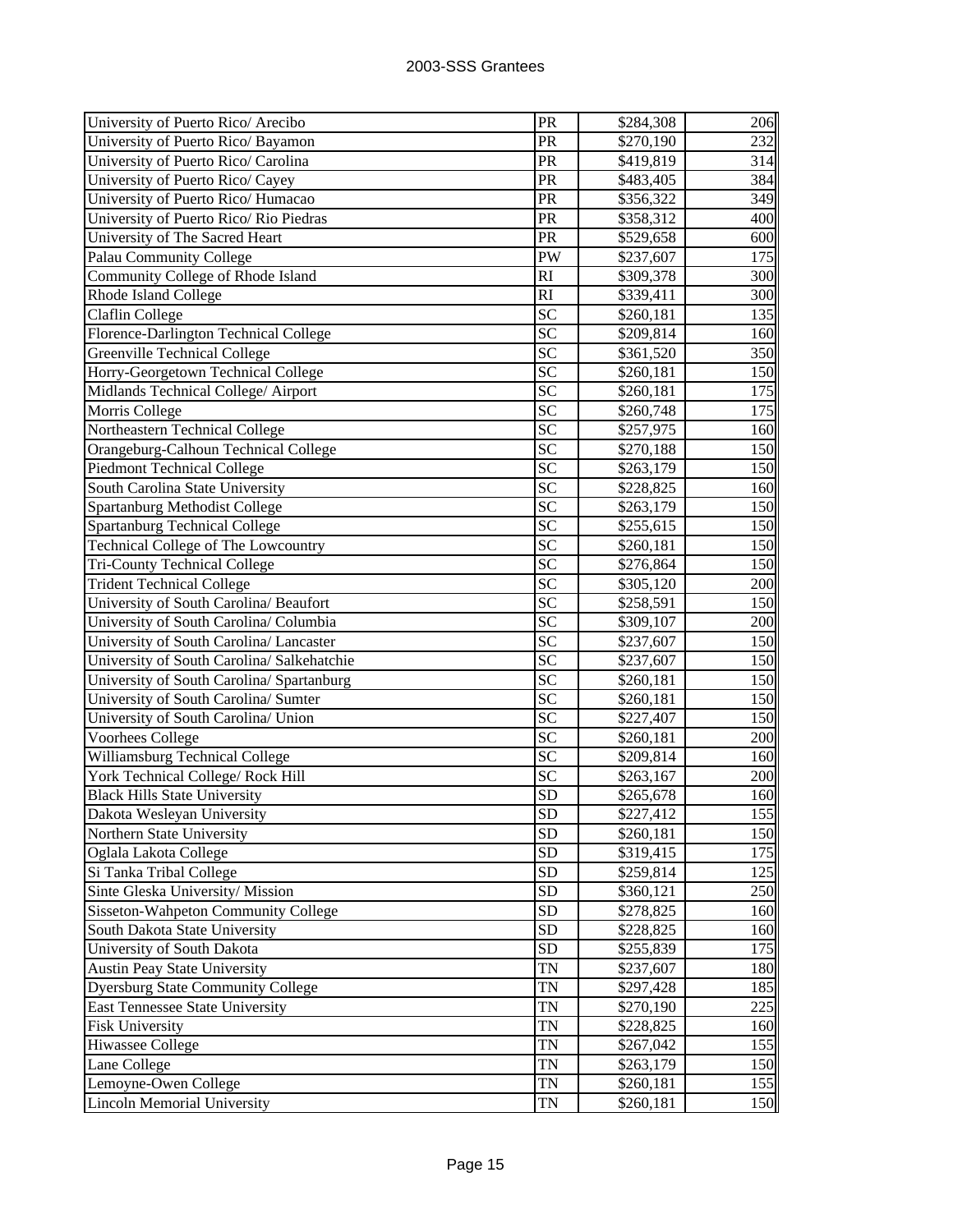| Martin Methodist College                                       | <b>TN</b> | \$257,978             | 150        |
|----------------------------------------------------------------|-----------|-----------------------|------------|
| Middle Tennessee State University                              | TN        | \$228,825             | 160        |
| Northeast State Technical Community College                    | TN        | \$250,454             | <b>180</b> |
| Pellissippi State Tech Cmty College                            | TN        | \$228,825             | 160        |
| <b>Tennessee State University</b>                              | TN        | \$263,179             | 175        |
| <b>Tusculum College</b>                                        | TN        | \$260,181             | 200        |
| University of Tennessee/ Chattanooga                           | TN        | \$263,171             | 200        |
| University of Tennessee/ Knoxville                             | <b>TN</b> | \$313,559             | 250        |
| Abilene Christian University                                   | TX        | \$280,718             | 200        |
| Alamo Community College/ San Antonio                           | TX        | \$413,841             | 400        |
| Amarillo College                                               | <b>TX</b> | \$307,323             | 250        |
| <b>Coastal Bend College</b>                                    | <b>TX</b> | \$260,181             | 200        |
| College of the Mainland                                        | <b>TX</b> | \$228,825             | 160        |
| Dallas County Community College District/ Brookhaven College   | TX        | \$264,727             | 240        |
| Dallas County Community College District/ Cedar Valley College | <b>TX</b> | \$278,616             | 200        |
| Dallas County Community College District/ Eastfield            | <b>TX</b> | \$279,980             | 235        |
| Dallas County Community College District/ El Centro College    | TX        | \$260,181             | 165        |
| Dallas County Community College District/Richland College      | <b>TX</b> | \$270,190             | 250        |
| Del Mar College                                                | TX        | \$228,825             | 160        |
| El Paso Community College                                      | TX        | \$549,419             | 600        |
| <b>Frank Phillips College</b>                                  | TX        | \$209,814             | 150        |
| <b>Galveston College</b>                                       | TX        | \$221,057             | 150        |
| <b>Hill College</b>                                            | <b>TX</b> | \$208,630             | 175        |
| <b>Houston Community College System</b>                        | TX        | \$372,233             | 200        |
| Jarvis Christian College                                       | TX        | \$276,799             | 200        |
| Kilgore College                                                | TX        | \$209,814             | 160        |
| <b>Laredo Community College</b>                                | TX        | \$240,252             | 300        |
| McLennan Community College/ Waco                               | TX        | $\overline{$}297,498$ | 240        |
| <b>Midland College</b>                                         | TX        | \$228,825             | 160        |
| Mountain View College                                          | TX        | \$223,401             | 160        |
| Navarro College                                                | TX        | \$350,820             | 300        |
| North Central Texas College/ Corinth Campus                    | TX        | \$228,825             | 160        |
| North Lake College                                             | TX        | \$279,295             | 150        |
| Odessa College                                                 | TX        | \$260,181             | 150        |
| Our Lady of The Lake University                                | TX        | \$243,220             | 180        |
| Palo Alto College                                              | TX        | \$270,190             | 250        |
| Paul Quinn College                                             | TX        | \$238,387             | <b>150</b> |
| Sam Houston State University                                   | TX        | \$170,976             | 160        |
| San Jacinto College North                                      | TX        | \$228,825             | 160        |
| South Plains College                                           | TX        | \$228,825             | 150        |
| Southwest Texas Junior College                                 | <b>TX</b> | \$283,358             | 300        |
| Southwest Texas State University                               | TX        | \$263,179             | 220        |
| Southwestern Christian College                                 | TX        | \$228,825             | 150        |
| Tarrant County College/ Northwest South                        | TX        | \$260,181             | 165        |
| Temple University                                              | TX        | \$216,544             | 160        |
| Texarkana College                                              | TX        | \$235,241             | 225        |
| Texas A&M International University                             | TX        | \$228,825             | 160        |
| Texas A&M University/ Commerce                                 | TX        | \$483,990             | 425        |
| Texas A&M University/ Corpus Christi                           | <b>TX</b> | \$228,825             | 160        |
| Texas A&M University/ Kingsville                               | TX        | \$268,760             | 240        |
| <b>Texas Christian University</b>                              | TX        | \$237,607             | 150        |
| <b>Texas College</b>                                           | TX        | \$228,825             | 160        |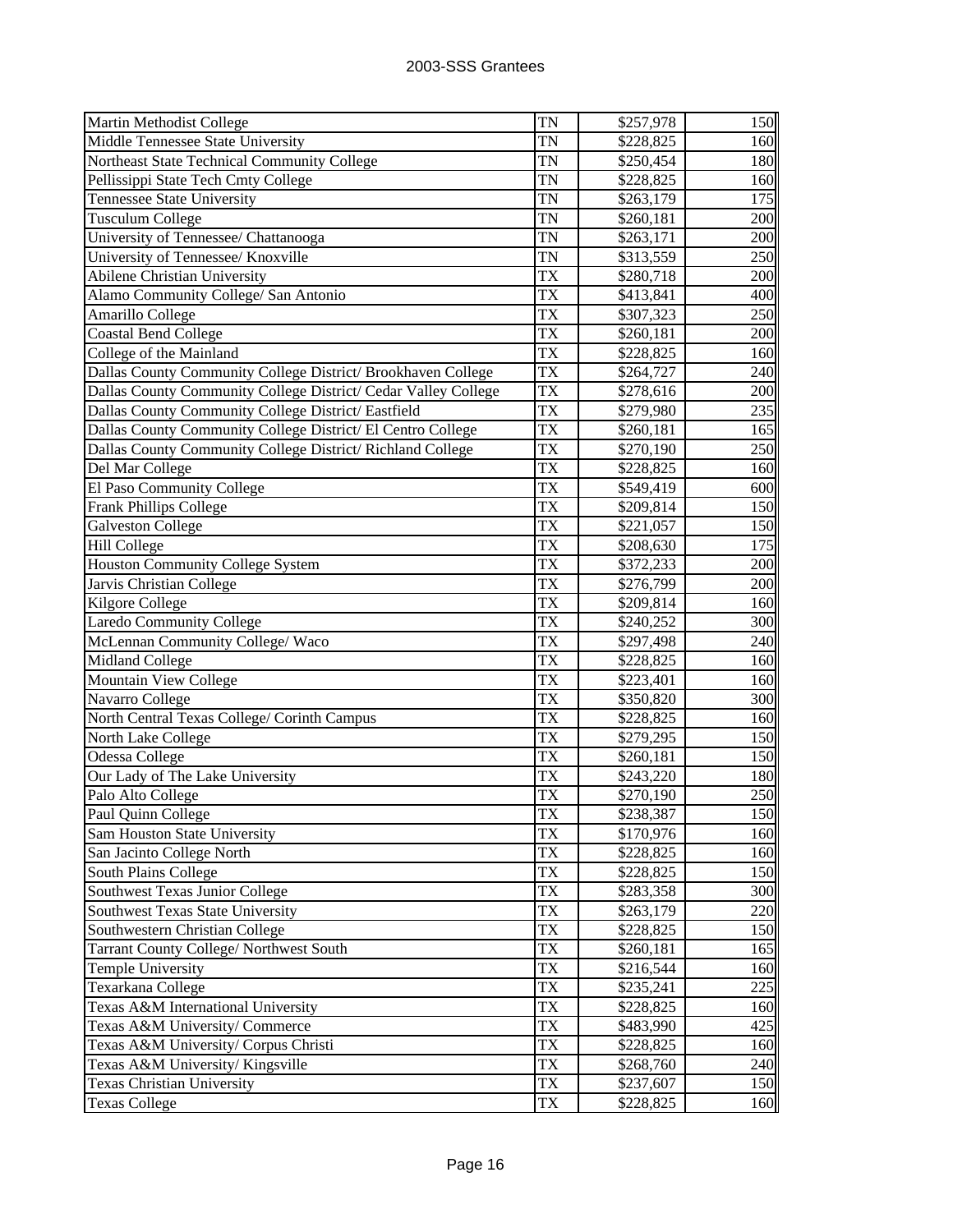| <b>Texas Southern University</b>                                | TX                     | \$302,250 | 250 |
|-----------------------------------------------------------------|------------------------|-----------|-----|
| Trinity Valley Community College/ Henderson                     | TX                     | \$291,991 | 350 |
| <b>Tyler Junior College</b>                                     | TX                     | \$228,232 | 200 |
| University of Houston                                           | TX                     | \$278,541 | 215 |
| University of North Texas                                       | TX                     | \$318,024 | 250 |
| University of Texas/ Arlington                                  | TX                     | \$335,095 | 275 |
| University of Texas/ Austin                                     | TX                     | \$199,614 | 130 |
| University of Texas/ Brownsville                                | <b>TX</b>              | \$270,190 | 250 |
| University of Texas/ El Paso                                    | TX                     | \$269,469 | 200 |
| University of Texas/ Pan American                               | TX                     | \$486,611 | 350 |
| University of The Incarnate Word                                | TX                     | \$228,825 | 160 |
| Victoria County Junior College District                         | TX                     | \$228,825 | 160 |
| <b>Weatherford College</b>                                      | TX                     | \$228,825 | 160 |
| West Texas A & M University                                     | TX                     | \$333,933 | 210 |
| <b>Wiley College</b>                                            | TX                     | \$260,181 | 220 |
| College of Eastern Utah/ Price Campus                           | UT                     | \$228,819 | 150 |
| College of Eastern Utah/ San Juan Campus                        | UT                     | \$319,341 | 206 |
| Dixie State College/ Utah                                       | UT                     | \$285,859 | 200 |
| Salt Lake Community College/ Redwood Road                       | UT                     | \$294,835 | 175 |
| <b>Snow College</b>                                             | UT                     | \$315,212 | 200 |
| Southern Utah University                                        | UT                     | \$263,179 | 150 |
| University of Utah                                              | UT                     | \$305,385 | 225 |
| Utah State University/Logan                                     | UT                     | \$270,190 | 190 |
| <b>Utah Valley State College</b>                                | UT                     | \$260,181 | 150 |
| Weber State University                                          | $\overline{\text{U}}$  | \$370,737 | 280 |
| Dabney S. Lancaster Community College                           | VA                     | \$266,942 | 250 |
| <b>Hampton University</b>                                       | VA                     | \$270,190 | 180 |
| Lord Fairfax Community College                                  | VA                     | \$228,825 | 160 |
| Mountain Empire Community College                               | VA                     | \$267,576 | 175 |
| Norfolk State University                                        | $\overline{\text{VA}}$ | \$388,761 | 400 |
| <b>Old Dominion University</b>                                  | VA                     | \$292,048 | 200 |
| Patrick Henry Community College                                 | VA                     | \$293,952 | 225 |
| Paul D. Camp Community College                                  | VA                     | \$246,478 | 175 |
| <b>Radford University</b>                                       | VA                     | \$270,193 | 160 |
| Rappahannock Community College                                  | VA                     | \$271,394 | 175 |
| Saint Paul's College                                            | VA                     | \$1       | 150 |
| Southwest Virginia Community College                            | $\overline{\text{VA}}$ | \$346,729 | 300 |
| <b>Tidewater Community College</b>                              | VA                     | \$260,181 | 180 |
| University of Virginia/Wise                                     | VA                     | \$263,179 | 175 |
| Virginia Highlands Community College                            | VA                     | \$332,930 | 210 |
| Virginia State University/Petersburg                            | VA                     | \$296,539 | 200 |
| Virginia Western Community College                              | VA                     | \$259,903 | 250 |
| Wytheville Community College                                    | VA                     | \$348,074 | 235 |
| <b>Castleton State College</b>                                  | V T                    | \$270,191 | 230 |
| Community College of Vermont                                    | V T                    | \$319,537 | 200 |
| <b>Johnson State College</b>                                    | V T                    | \$363,670 | 235 |
| <b>Lyndon State College</b>                                     | V T                    | \$258,560 | 190 |
| Southern Vermont College                                        | V T                    | \$253,918 | 224 |
| University of Vermont/ Burlington                               | V T                    | \$286,860 | 225 |
| Vermont Technical College                                       | $V\bar{T}$             | \$264,459 | 170 |
|                                                                 |                        |           |     |
| <b>Bellevue Community College</b><br>Big Bend Community College | WA                     | \$228,825 | 160 |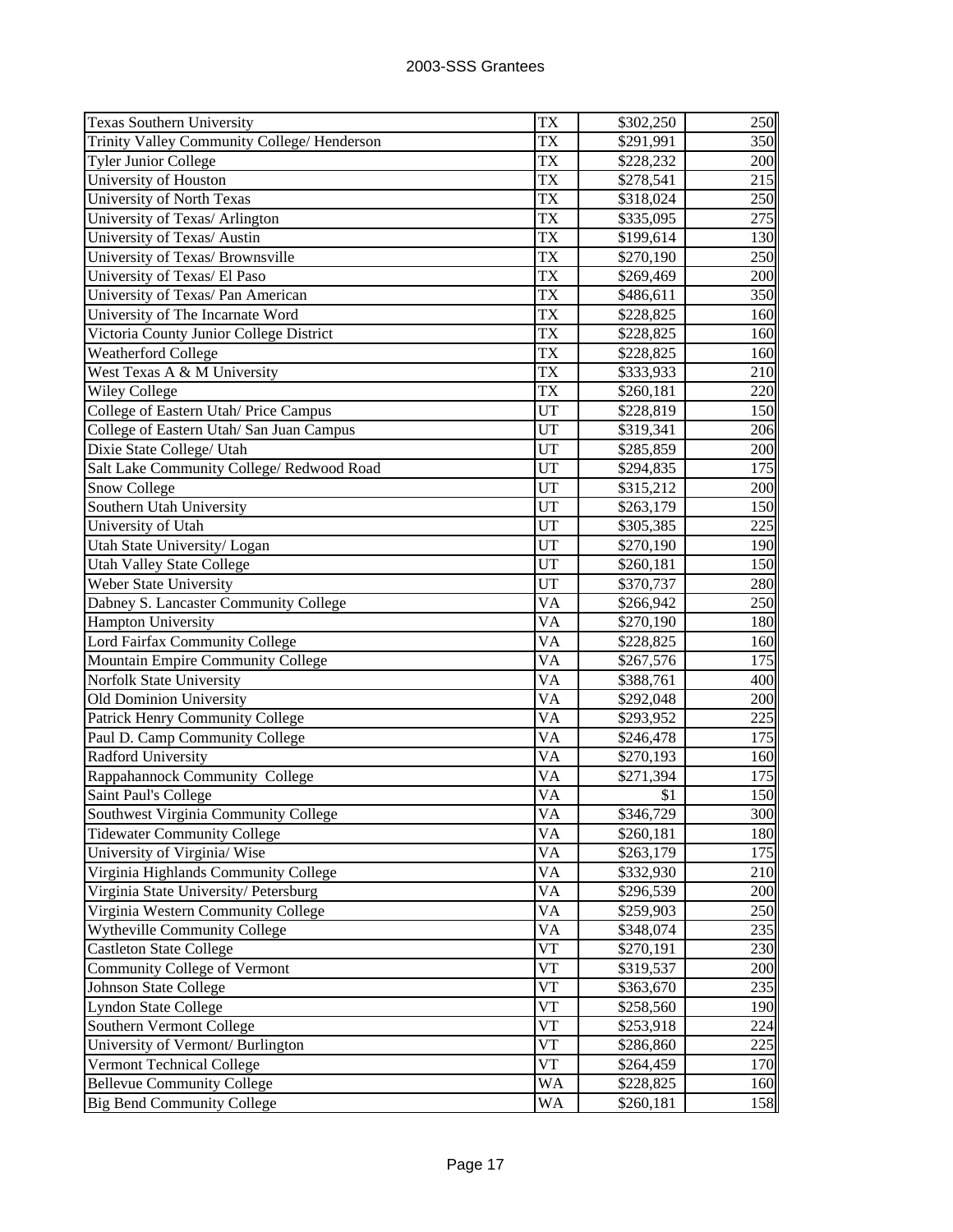| Central Washington University/Ellensburg               | WA | \$260,181             | 200             |
|--------------------------------------------------------|----|-----------------------|-----------------|
| Centralia College                                      | WA | \$296,582             | 210             |
| Columbia Basin College                                 | WA | \$269,880             | 200             |
| Eastern Washington University/ Cheney                  | WA | \$367,259             | 300             |
| <b>Everett Community College</b>                       | WA | \$319,189             | 210             |
| Evergreen State College/Olympia &Tacoma                | WA | \$277,755             | 180             |
| <b>Green River Community College</b>                   | WA | \$270,190             | 200             |
| Lower Columbia College                                 | WA | \$331,982             | 210             |
| Northwest Indian College                               | WA | \$310,590             | 150             |
| Pierce College/ Fort Steilacoom                        | WA | \$209,814             | 160             |
| <b>Seattle Central Community College</b>               | WA | \$490,430             | 350             |
| <b>Skagit Valley College</b>                           | WA | \$317,930             | 210             |
| South Seattle Community College                        | WA | \$273,001             | 175             |
| <b>Tacoma Community College</b>                        | WA | \$260,181             | 180             |
| University of Washington                               | WA | \$411,453             | 300             |
| Walla Walla Community College                          | WA | \$369,124             | 232             |
| <b>Washington State University</b>                     | WA | \$209,814             | 160             |
| Yakima Valley Community College                        | WA | \$273,571             | 200             |
| <b>Beloit College</b>                                  | WI | \$260,181             | 125             |
| College of Menominee Nation                            | WI | \$169,814             | 150             |
| Lac Courte Oreilles Ojibwa Community College           | WI | \$313,072             | 150             |
| Marquette University                                   | WI | \$472,444             | 280             |
| Milwaukee School of Engineering                        | WI | \$228,825             | 125             |
| Northcentral Technical College                         | WI | \$228,825             | 138             |
| <b>Ripon College</b>                                   | WI | \$237,607             | 115             |
| University of Wisconsin/ Disabled/ Stout               | WI | \$228,825             | 150             |
| University of Wisconsin/ Eau Claire                    | WI | \$349,832             | 300             |
| University of Wisconsin/ Green Bay                     | WI | \$357,897             | 225             |
| University of Wisconsin/La Crosse                      | WI | \$349,162             | 40 <sub>0</sub> |
| University of Wisconsin/ Madison                       | WI | \$270,190             | 257             |
| University of Wisconsin/ Milwaukee                     | WI | \$283,026             | 250             |
| University of Wisconsin/ Oshkosh                       | WI | \$356,416             | 300             |
| University of Wisconsin/ Parkside                      | WI | \$268,733             | 150             |
| University of Wisconsin/Platteville                    | WI | \$338,366             | 300             |
| University of Wisconsin/River Falls                    | WI | \$270,187             | 250             |
| University of Wisconsin/ Stevens Point                 | WI | \$263,868             | 210             |
| University of Wisconsin/ Stout                         | WI | $\overline{$288,203}$ | 270             |
| University of Wisconsin/ Superior                      | WI | \$270,190             | 150             |
| University of Wisconsin/Waukesha                       | WI | \$511,781             | 480             |
| University of Wisconsin/ Whitewater                    | WI | \$312,043             | 186             |
| Viterbo University                                     | WI | \$272,506             | 200             |
| <b>Bluefield State College</b>                         | WV | \$330,212             | 265             |
| <b>Concord College</b>                                 | WV | \$277,497             | 200             |
| Marshall University                                    | WV | \$263,179             | 175             |
| Potomac State College/ West Virginia University        | WV | \$233,565             | 175             |
| Salem-Teikyo University                                | WV | \$228,825             | 171             |
| Southern West Virginia Community And Technical College | WV | \$246,465             | 200             |
| West Virginia Institute of Technology                  | WV | \$317,139             | 200             |
| West Virginia State College                            | WV | \$263,179             | 250             |
| West Virginia University/Morgantown                    | WV | \$270,190             | 200             |
| Central Wyoming College                                | WY | \$382,429             | 410             |
| Laramie County Community College/ Cheyenne             | WY | \$228,825             | 160             |